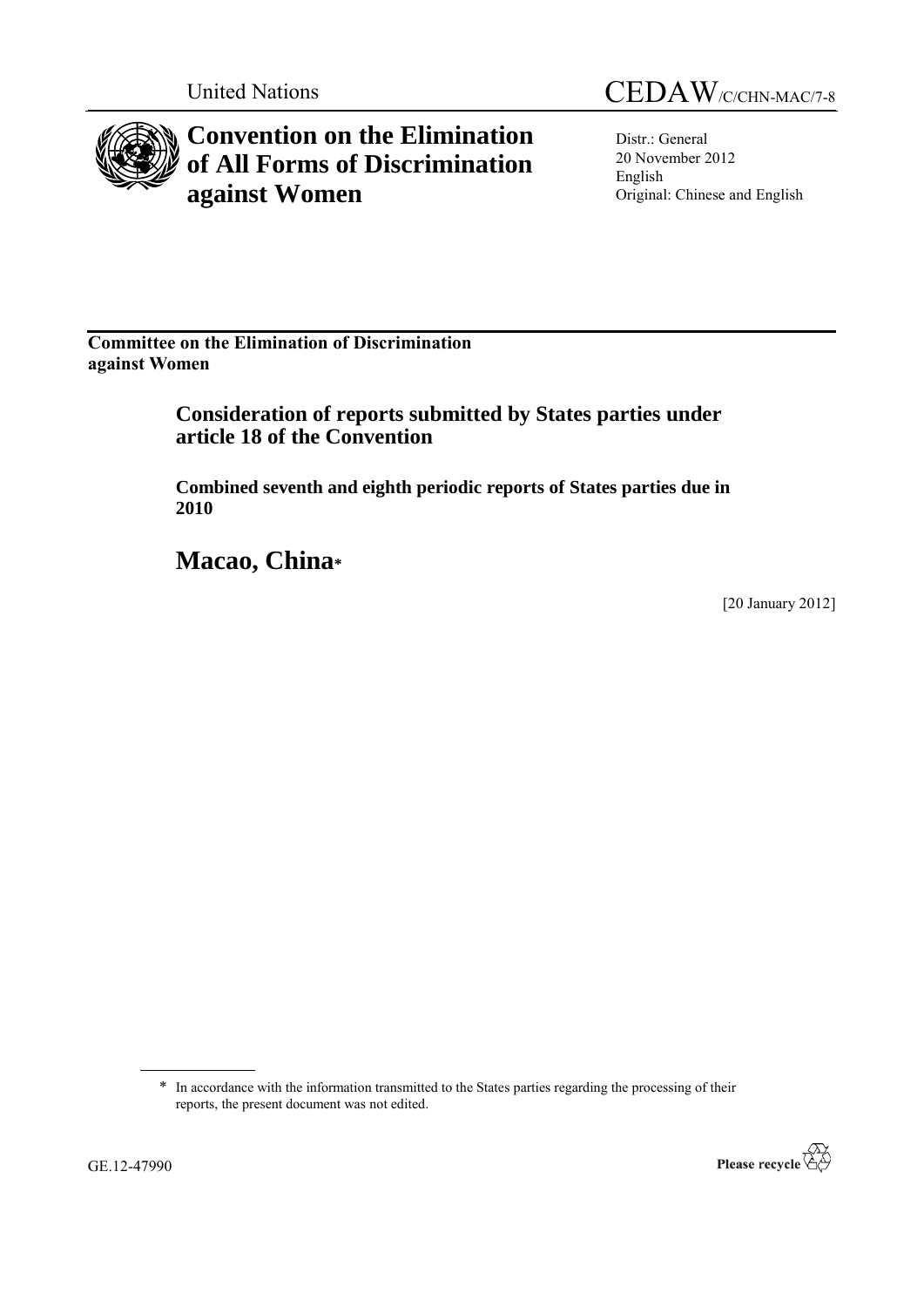# **Contents**

|    |                                                                                   | Paragraphs | Page           |
|----|-----------------------------------------------------------------------------------|------------|----------------|
|    |                                                                                   |            | 3              |
| I. |                                                                                   | $1 - 3$    | $\overline{4}$ |
| П. |                                                                                   | 4-137      | 4              |
|    | Articles 1, 2 and 5 (Definition of discrimination against women, measures to      | $4 - 34$   | $\overline{4}$ |
|    |                                                                                   | 35-42      | 10             |
|    |                                                                                   | 43-45      | 11             |
|    | Article 6 (Eradication of trafficking in women and forced prostitution)           | 46-68      | 11             |
|    |                                                                                   | 69-78      | 16             |
|    |                                                                                   | 79         | 18             |
|    |                                                                                   | 80         | 18             |
|    | Article 10 (Equality of rights between men and women - education)                 | 81-93      | 18             |
|    |                                                                                   | 94-113     | 21             |
|    | Article 12 (Equality of rights between men and women - health care)               | 114-124    | 24             |
|    | Article 13 (Equality of rights between men and women - other areas of             | 125-130    | 26             |
|    |                                                                                   | 131        | 27             |
|    | Article 15 (Equal treatment with regard to legal capacity and choice of domicile) | 132-133    | 27             |
|    | Article 16 (Equality of rights between men and women in all matters relating      | 134-137    | 27             |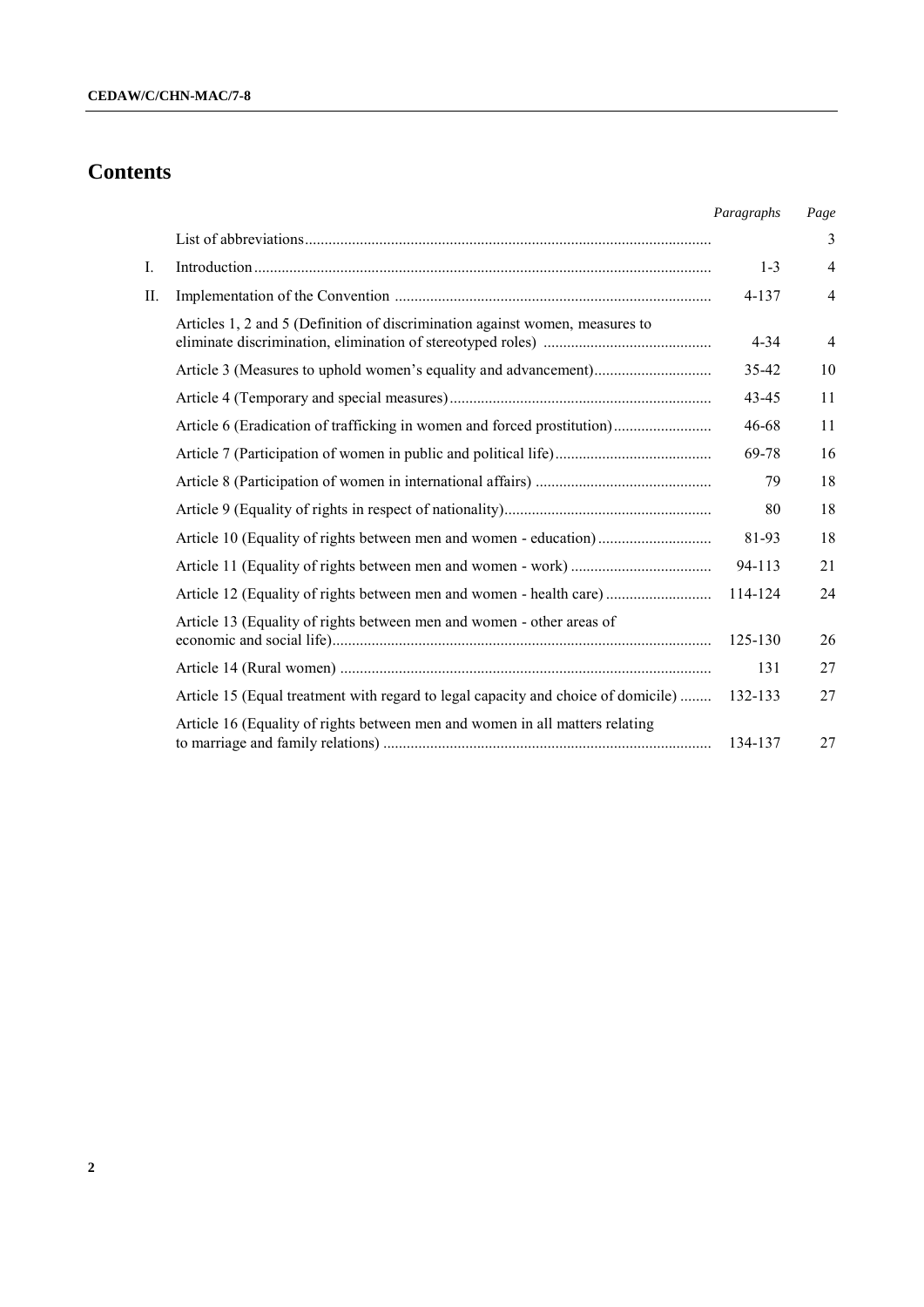## **List of abbreviations**

| BL               | Basic Law of the Macao Special Administrative Region of the People's<br>Republic of China |  |  |  |  |  |  |  |  |
|------------------|-------------------------------------------------------------------------------------------|--|--|--|--|--|--|--|--|
| <b>CAC</b>       | Commission against Corruption                                                             |  |  |  |  |  |  |  |  |
| <b>CCM</b>       | Criminal Code of Macao                                                                    |  |  |  |  |  |  |  |  |
| <b>CCWA</b>      | Consultative Commission for Women's Affairs                                               |  |  |  |  |  |  |  |  |
| <b>CSCA</b>      | <b>Commission for Senior Citizens Affairs</b>                                             |  |  |  |  |  |  |  |  |
| EYAB             | Education and Youth Affairs Bureau                                                        |  |  |  |  |  |  |  |  |
| <b>HB</b>        | Health Bureau                                                                             |  |  |  |  |  |  |  |  |
| <b>LAB</b>       | Labour Affairs Bureau                                                                     |  |  |  |  |  |  |  |  |
| <b>LJTC</b>      | Legal and Judicial Training Centre                                                        |  |  |  |  |  |  |  |  |
| <b>MSAR</b>      | Macao Special Administrative Region of the People's Republic of China                     |  |  |  |  |  |  |  |  |
| <b>MSDB</b>      | Macao Sport Development Board                                                             |  |  |  |  |  |  |  |  |
| NGO <sub>s</sub> | Non-governmental organizations                                                            |  |  |  |  |  |  |  |  |
| <b>PSP</b>       | <b>Public Security Police</b>                                                             |  |  |  |  |  |  |  |  |
| <b>SWB</b>       | Social Welfare Bureau                                                                     |  |  |  |  |  |  |  |  |
| <b>WGAM</b>      | Women's General Association of Macao                                                      |  |  |  |  |  |  |  |  |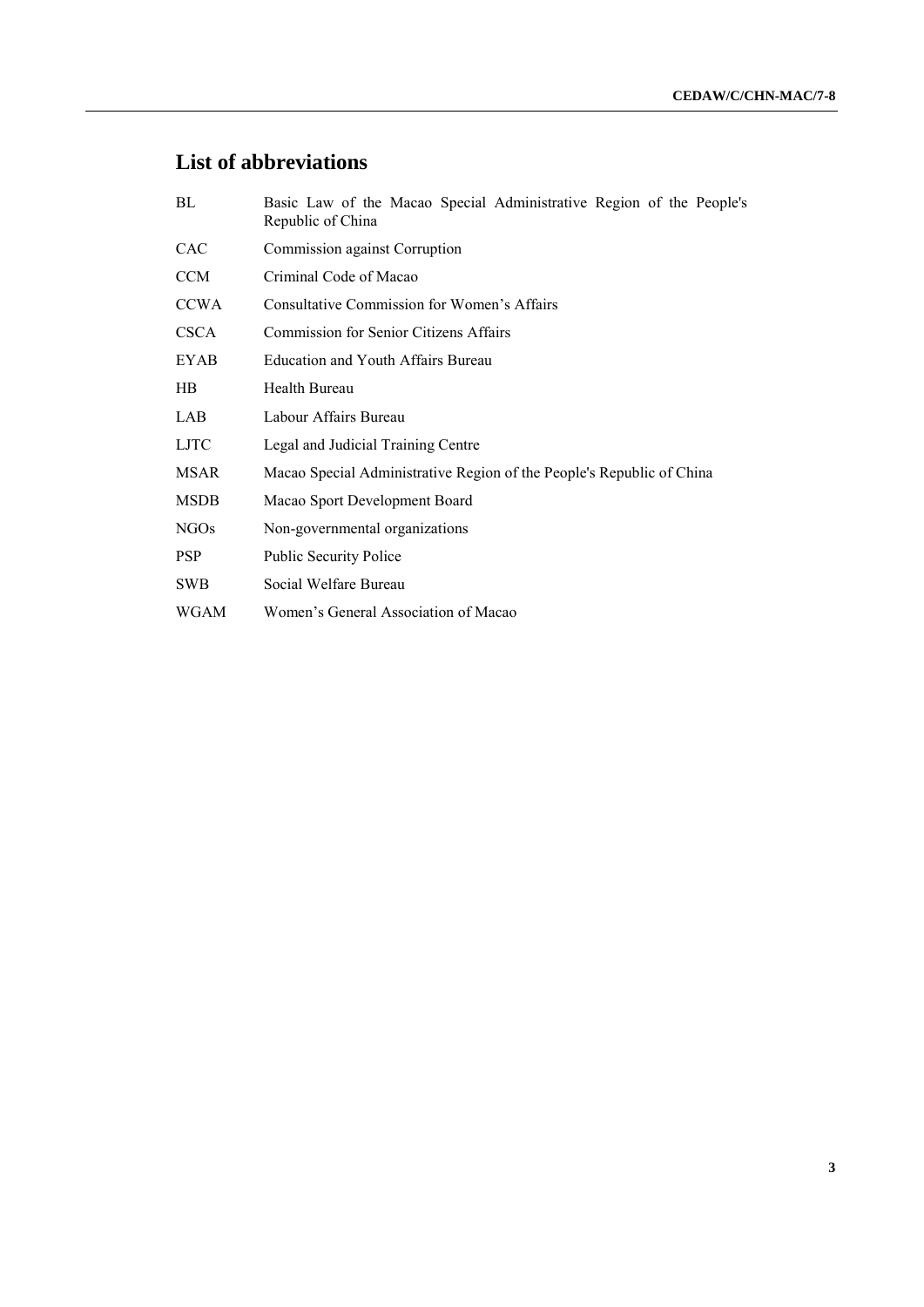## **I. Introduction**

1. This part of the combined seventh and eighth periodic reports of the People"s Republic of China under Article 18(1) of the Convention on the Elimination of all Forms of Discrimination against Women (Convention) pertains to the implementation of the Convention in its Macao Special Administrative Region (MSAR) and it was prepared by the MSAR Government, on the basis of the contributions from its relevant departments and entities, as well as local non-governmental organizations (NGOs) working in the field of human rights and protection of women.

2. This part of the report covers the period from January 2003 to June 2010. It is focused primarily on changes in legislation and other measures and practices relating to material developments occurred in the MSAR during that period. The issues raised by the Committee on the Elimination of Discrimination against Women (Committee) in its Concluding Comments adopted in August 2006 (CEDAW/C/CHN/CO/6) are taken into consideration.

3. In order to limit its extent, information provided in Addendum 2 to China"s previous report (CEDAW/C/CHN/5-6/Add.2) and in other parts related to the MSAR of China"s latest reports on human rights and connected documents, in particular the Core Document (HRI/CORE/1/Add.21/Rev.2) and its 2010 update (HRI/CORE/CHN/2010 (MAC)), the initial report on the Convention on the Rights of Persons with Disabilities (CRPD/C/CHN/1/Add.2), the responses to questionnaires related with the status of implementation of the Beijing Declaration and Platform for Action and the Millennium Goals, as a rule, is not included herein. Instead, reference is made to such documents.

## **II. Implementation of the Convention**

## **Articles 1, 2 and 5 (Definition of discrimination against women, measures to eliminate discrimination, elimination of stereotyped roles)**

4. There is nothing new to remark in respect of Article 1 of the Convention. The information contained in the previous report remains valid.

5. Indeed, in the MSAR, discrimination, on any basis, is forbidden, and affirmative measures are allowed. The rights to equality and non-discrimination, including gender nondiscrimination, are explicitly enshrined in Article 25 of the Basic Law of the Macao Special Administrative Region of the People's Republic of China (BL) and special protection of the legitimate rights and interests of women is also explicitly guaranteed in Article 38 (2) of the BL. In addition, equality and non-discrimination are general principles of law that underpin the entire MSAR legal system and that can be directly invoked before the courts or any administrative authority.

6. Notwithstanding, pursuant to its policy of sustained and harmonized development for all, the MSAR Government has been taking steps to ensure the practical realization and full enjoyment of the right to equality, in particular in what concerns hidden forms of discrimination, such as those shown by the increase of certain crimes in recent years.

7. In its Concluding Comments (paragraph 45), the Committee noted with concern the increase, in recent years, in the number of rape, procurement and domestic violence cases in the MSAR and recommended (paragraph 46) that it should be given priority to putting in place preventive measures to address all forms of violence against women. It also recommended that research be conducted on the prevalence, causes and consequences of all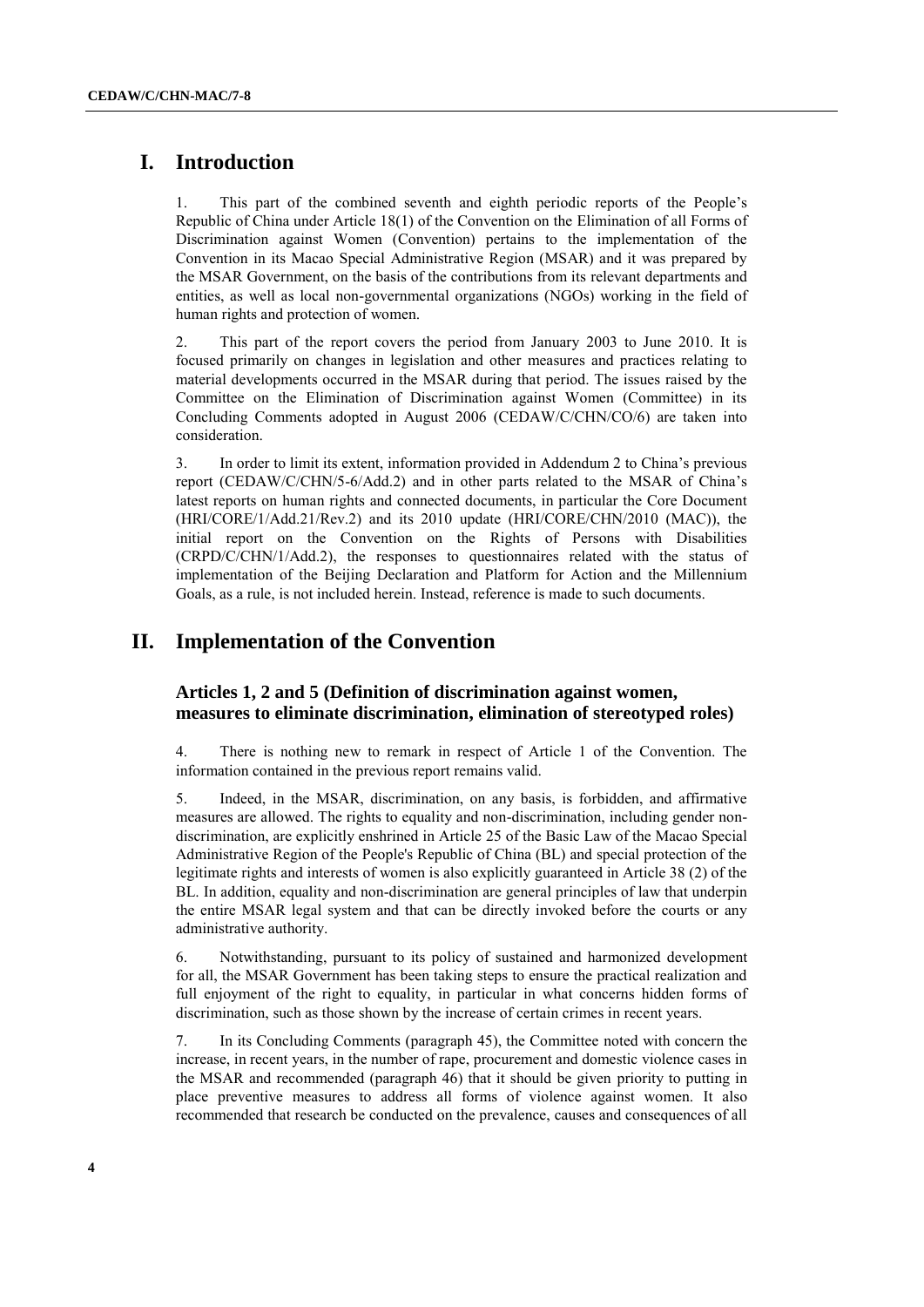forms of violence against women, including domestic violence, to serve as the basis for comprehensive and targeted intervention.

8. Recognizing the need of adjusting the institutional and legal framework to better address specific problems of women, including violence against women, some new laws have been adopted and some others are nearing completion or being envisaged.

9. In 2005, a high-level body, the Consultative Commission for Women"s Affairs (CCWA), was established under Administrative Regulation 6/2005 to serve as a monitoring and dialogue mechanism on all policies and initiatives related to women. The CCWA is headed by the Chief Executive and comprises 5 members appointed by the Government and 25 representatives of NGOs for women, education, culture, labour, health, child and youth and/or social assistance purposes.

10. The aims of the CCWA are to promote women"s rights and interests and the improvement of their life conditions and the effective sharing of responsibility at the family, professional, social, cultural, economic and political levels, as well as to contribute to improve women"s opportunities, rights and dignity and to encourage the full participation of women in the development of the MSAR.

11. The CCWA is divided in three sub-committees, which are for: i) women"s policy – aiming at the study of policies and measures related to women and at making relevant suggestions; ii) women"s rights and legal affairs – handling issues related to protection of women's rights, collecting opinions and giving suggestions; and iii) women's education and promotional affairs – handling cooperation with and suggestions of related institutions on the law promotion for women"s issues, and proposing training and educational programmes with reference to the information and data collected.

12. At the request of the CCWA, a thorough study on the condition of women in the MSAR was conducted by the University of Macao (Report on the Status of Women in Macao 2008*)* on the basis of a survey, held in the end of 2008, in which a total of 1,107 local women participated.

13. This study revealed that the MSAR gender-gap general index and the 4 major subindex scores were higher than the overall media (0.7067 for the general index, and 0.99, 1.00, 0.67 and 0.17 for health, educational attainment, economic participation/opportunity and political empowerment sub-indexes, respectively). In terms of main characteristics, it showed that Macao women are strongly attached to family, do not have enough civic participation and, in general, are healthy, both physically and mentally. As to major problems that specifically affect Macao women, the report identified as such the shortage of current psychological counselling services and of support to family services, lack of recreation facilities, deficiency on the geographical allocation of health care, work in shifts, economic participation, social mobility and life conditions of women with low income <sup>1</sup>

14. Accordingly, the MSAR Government has been trying to formulate policies in the pertaining areas to adequately address those problems (further details are given in regard to each of the relevant Articles of the Convention).

15. In 2007, the Commission to Follow Up the Implementation of Dissuasive Measures against Trafficking in Persons (Commission against Trafficking) was set up by Order of the Chief Executive 266/2007, and, in 2008, a new law on the fight against trafficking in persons, Law 6/2008, was adopted*.* This law, based on the international law concept of trafficking, criminalizes trafficking autonomously and establishes a comprehensive victim

<sup>&</sup>lt;sup>1</sup> The full text of the report is available in Chinese and Portuguese at the CCWA website at the following address: <http://www.ccam.gov.mo>.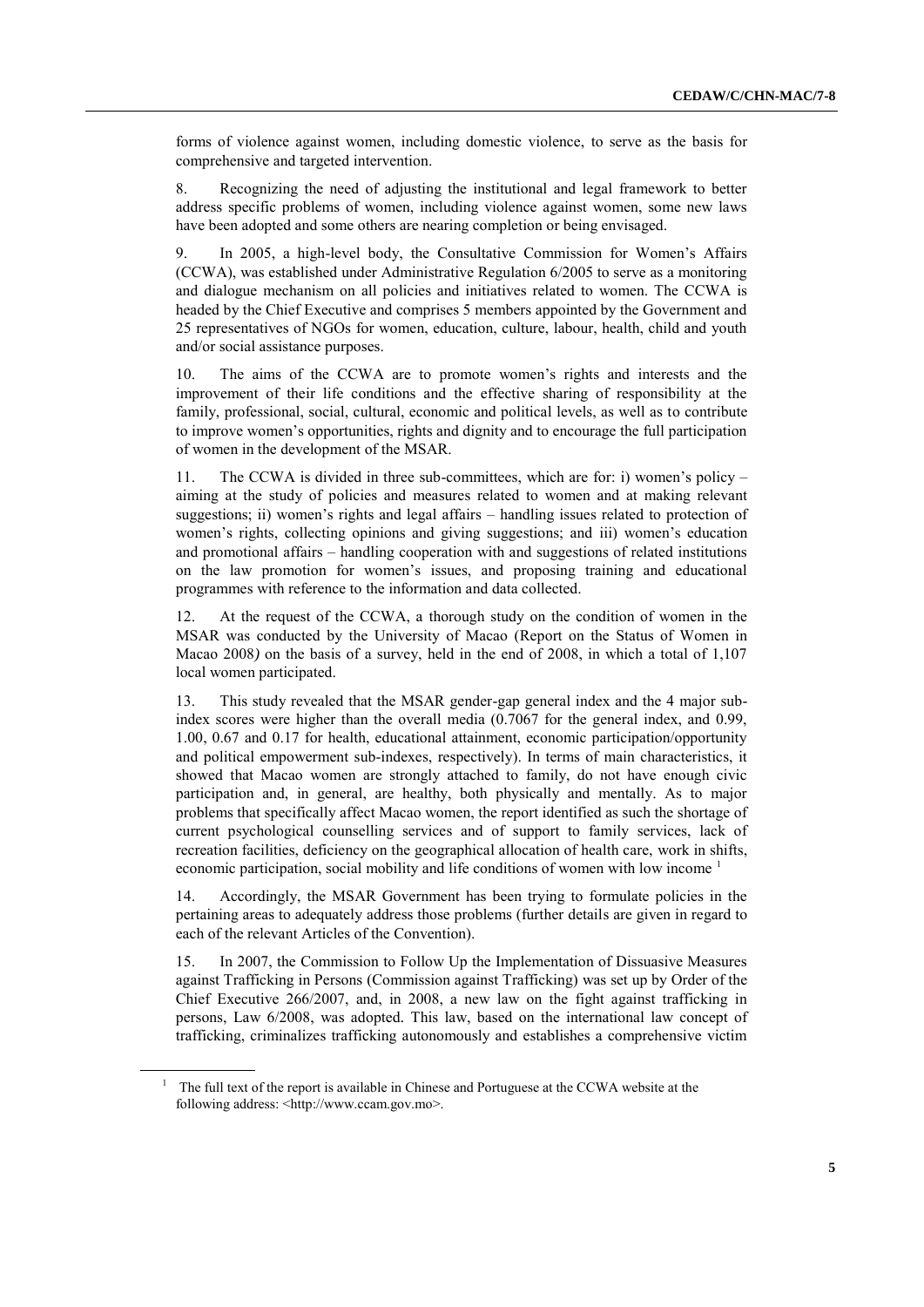assistance and protection framework. At present, a public survey, conducted by the Commission against Trafficking, is being held, which should produce more reliable data on trafficking (developments on the issue of the combat against trafficking in persons are described in relation to Article 6).

16. A criminal law aiming at enhancing the prevention and suppression of domestic violence and the protection of victims is currently being drafted. This law will also establish victims" rights and the necessary measures to protect and support them.

17. In this respect, it should be recalled that, as indicated in the previous report, conducts which constitute domestic violence are already considered criminal offences under the Criminal Code of Macao (CCM), in particular, but not exclusively, under its Article 146 that establishes the crime of ill-treatment of minors, persons with incapacities or spouse (punishable with imprisonment penalties ranging from 1 to 5 years and 2 to 8 years or 5 to 15 years if the ill-treatment leads to serious physical injury or death of the victim, respectively).

18. However, on the basis of the information collected in the field by the MSAR Social Welfare Bureau (SWB), the CCWA and local NGOs that run programmes to help women victims of violence, it was deemed that the law should be improved and adjusted to social changes, more precisely in what concerns the nature of the crime (in relation to ill-treatment against a spouse, a complaint from the victim is required to initiate criminal proceedings due to the nature of the crime not being that of a public crime) and the fact that urgent procedures for immediate protection and assistance to victims are not explicitly provided for/mandatory. The draft law will be subject to hearings of different social sectors and public consultation shortly.

19. Although, from 2003 to June 2010, there was no complaint lodged with the police for the crime of ill-treatment, available data both on complaints in regard to crimes that may be connected to domestic violence against women and girls lodged with the police and on social assistance cases handled by the SWB and local NGOs point to a different reality, as shown in the following tables.

| No. of complaints lodged with the police regarding crimes that may reflect domestic violence |      |        |        |        |        |        |      |                       |  |  |  |
|----------------------------------------------------------------------------------------------|------|--------|--------|--------|--------|--------|------|-----------------------|--|--|--|
| $\text{Case}$<br>Gender                                                                      | 2003 | 2004   | 2005   | 2006   | 2007   | 2008   | 2009 | 2010<br>$({\rm Jun})$ |  |  |  |
| Cases                                                                                        | 344  | 336(1) | 326(2) | 348(3) | 388(4) | 371(5) | 413  | 189                   |  |  |  |
| M                                                                                            | 43   | 45     | 41     | 43     | 41     | 49     | 48   | 38                    |  |  |  |
| F                                                                                            | 306  | 283    | 290    | 287    | 313    | 286    | 345  | 146                   |  |  |  |
| MF                                                                                           | 349  | 328    | 331    | 330    | 354    | 335    | 393  | 184                   |  |  |  |

## **Table 1**

*Source: Security Forces Coordination Office; Notes: (1) Includes 3 cases of serious offences against physical integrity; (2) Includes 1 case of rape and 1 case of serious offences against physical integrity; (3) Includes 3 cases of homicide and 4 cases of serious offences against physical integrity; (4) Includes 3 cases of serious offences against physical integrity; (5) Includes 3 cases of serious offences against physical integrity.*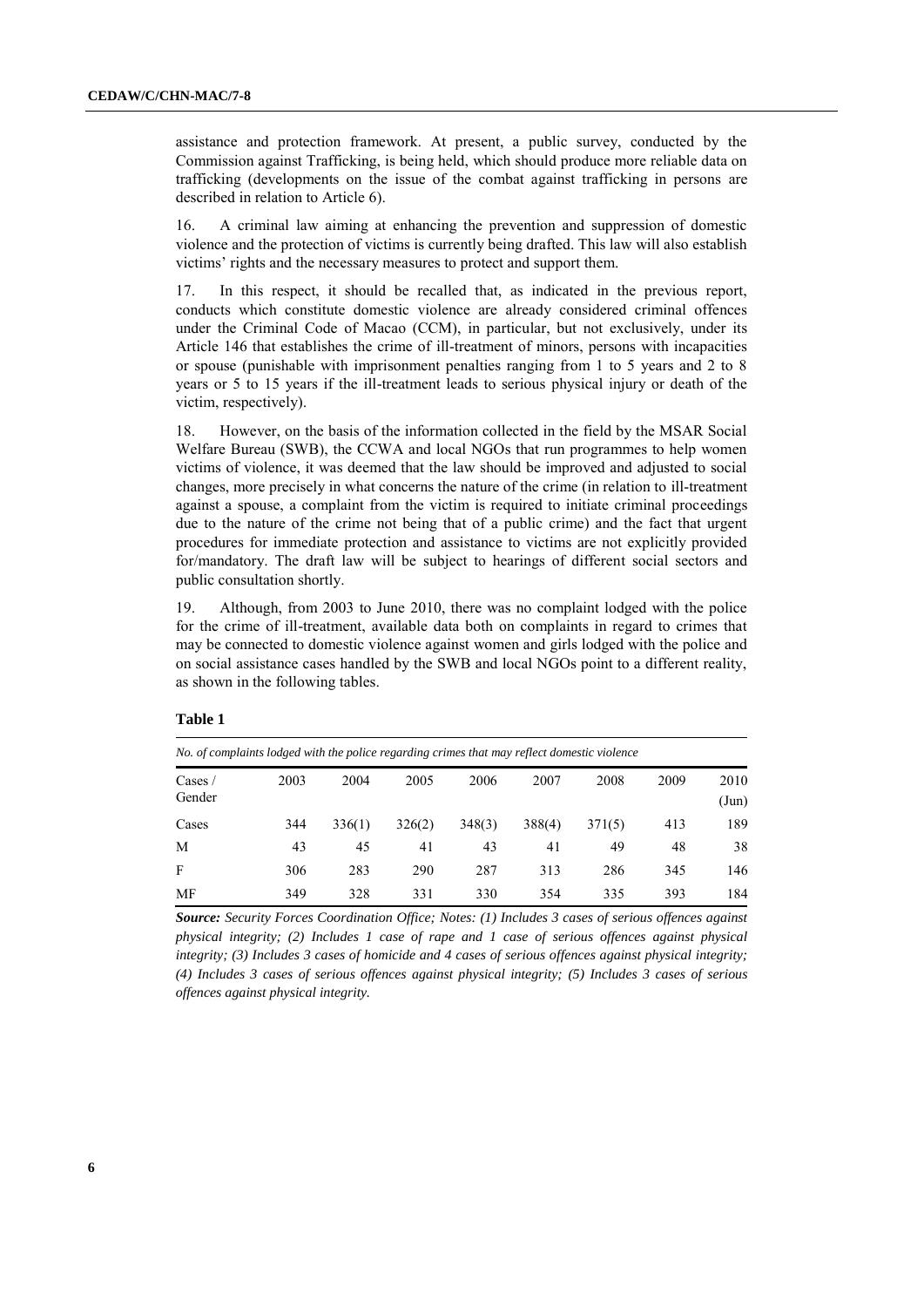## **Table 2**

| No. of spousal victims and minor victims involved in complaints regarding domestic violence |    |      |      |      |      |      |      |      |                       |  |
|---------------------------------------------------------------------------------------------|----|------|------|------|------|------|------|------|-----------------------|--|
| Victim                                                                                      |    | 2003 | 2004 | 2005 | 2006 | 2007 | 2008 | 2009 | 2010<br>$({\rm Jun})$ |  |
| Spouse                                                                                      | М  | 15   | 16   | 14   | 13   | 18   | 18   | 14   | 12                    |  |
|                                                                                             | F  | 230  | 227  | 236  | 255  | 267  | 239  | 280  | 119                   |  |
|                                                                                             | MF | 245  | 243  | 250  | 268  | 285  | 257  | 294  | 131                   |  |
| Children                                                                                    | М  | 12   | 13   | 10   | 14   | 10   | 15   | 11   | 8                     |  |
| $\leq$ 15 years                                                                             | F  | 14   | 18   | 14   | 10   | 14   | 13   | 18   | $\overline{4}$        |  |
| old(1)                                                                                      | MF | 26   | 31   | 24   | 24   | 24   | 28   | 29   | 12                    |  |

*Source: Security Forces Coordination Office; Note: (1) Offences against physical integrity.*

#### **Table 3**

| No. of social assistance cases of abuse between family/household members handled by the SWB $(*)$ |  |
|---------------------------------------------------------------------------------------------------|--|
|                                                                                                   |  |

| Persons abused                          | 2006 | 2007 | 2008 | 2009           |
|-----------------------------------------|------|------|------|----------------|
| Wife                                    | 52   | 52   | 55   | 48             |
| Husband                                 | 3    |      |      | $\overline{4}$ |
| Child                                   | 28   | 27   | 22   | 28             |
| Elder                                   |      |      |      | 3              |
| Total of abuses suffered by individuals | 109  | 110  | 105  | 101            |
| Total of abuses by family               | 101  | 97   | 89   | 97             |

*Source: Yearbook of Statistics 2009; Note: (\*) The sum of the partial figures may not correspond to the total as the victims may suffer more than one type of abuse.*

#### **Table 4**

| No. of social assistance cases of spousal abuse handled by the SWB by type of abuse |               |                |          |                    |              |                |                |                       |
|-------------------------------------------------------------------------------------|---------------|----------------|----------|--------------------|--------------|----------------|----------------|-----------------------|
| Victim's<br>gender                                                                  | Type of abuse | 2004           | 2005     | 2006               | 2007         | 2008           | 2009           | 2010<br>$({\rm Jun})$ |
| M                                                                                   | Physical      | 0              | $\theta$ | $\mathfrak{D}_{1}$ | 1            | 3              | 3              |                       |
|                                                                                     | Psychological | $\theta$       | $\theta$ |                    | $\mathbf{0}$ | $\overline{2}$ |                |                       |
|                                                                                     | Sexual        | $\theta$       | $\theta$ | $\theta$           | $\theta$     | $\theta$       | $\mathbf{0}$   | $\mathbf{0}$          |
|                                                                                     | Total(1)      | $\mathbf{0}$   | $\theta$ | 3                  | 1            | 5              | $\overline{4}$ | 2                     |
| F                                                                                   | Physical      | 27             | 28       | 61                 | 48           | 41             | 47             | 14                    |
|                                                                                     | Psychological | 11             | 13       | 5                  | 14           | 10             | 6              | 1                     |
|                                                                                     | Sexual        | $\overline{4}$ | 3        | $\theta$           | $\theta$     |                |                | $\mathbf{0}$          |
|                                                                                     | Total(1)      | 42             | 44       | 66                 | 62           | 52             | 54             | 15                    |

*Source: Social Welfare Bureau; Note: (1) The sum corresponds to the number of cases of physical, psychological and sexual abuse occurred, however it may not correspond to the total of victims as one victim may suffer more than one type of abuse.*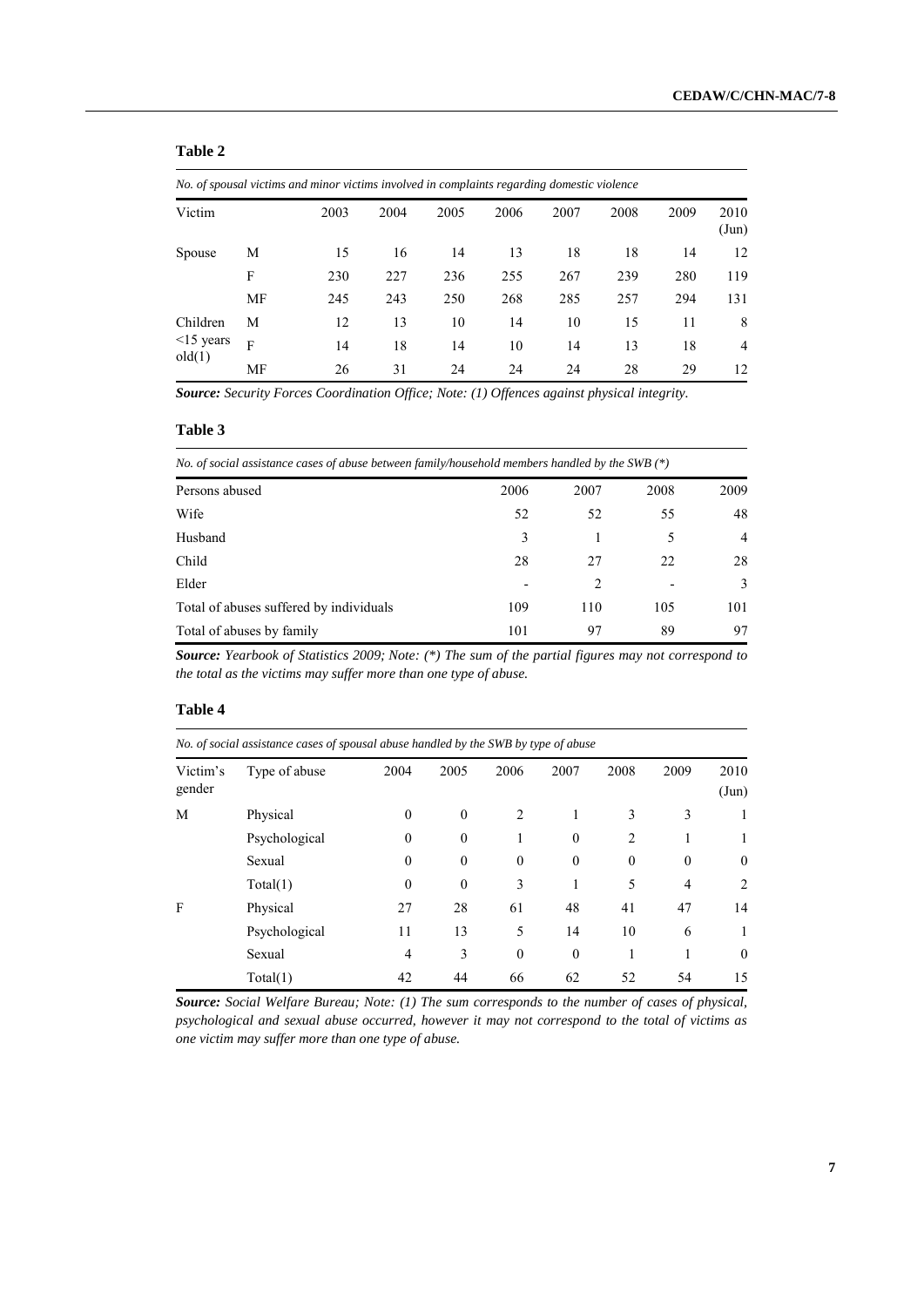**Table 5**

| No. of persons abused by a member of his/her family/household admitted in shelters |                    |          |                |          |               |          |      |                       |  |
|------------------------------------------------------------------------------------|--------------------|----------|----------------|----------|---------------|----------|------|-----------------------|--|
| Facility                                                                           | Victim's<br>gender | 2004     | 2005           | 2006     | 2007          | 2008     | 2009 | 2010<br>$({\rm Jun})$ |  |
| NGO                                                                                | M                  | $\theta$ | $\overline{4}$ | 7        | 2             | 2        | 6    | $\overline{4}$        |  |
| shelters $(1)$                                                                     | F                  |          | 4              | 27       | 26            | 18       | 18   | 10                    |  |
|                                                                                    | <b>MF</b>          | 2        | 8              | 34       | 28            | 20       | 24   | 14                    |  |
| Private residential M                                                              |                    |          |                | $\theta$ | $\mathbf{0}$  | $\theta$ |      | $\Omega$              |  |
| facility $(2)$                                                                     | F                  |          |                | $\theta$ | 2             |          | 3    | 2                     |  |
|                                                                                    | MF                 |          |                | $\theta$ | $\mathcal{D}$ |          | 4    | $\mathfrak{D}$        |  |

*Source: Social Welfare Bureau; Notes: (1) In 2004 and 2005, there were only wife, child and elder abuse cases (data is based on the information provided by the reporting entities); data from 2006 to June 2010 is based on information provided by the victims; (2) In 2004 and 2005, there was no information on temporary accommodation in private residential facility (data is based on the information provided by the reporting entities); data from 2006 to June 2010 is based on information provided by the victims.*

20. As to other forms of violence against women and girls, in particular sexual exploitation, more information is given in relation to Article 6 of the Convention. However, the measures described in the following paragraphs apply to all forms of abuse.

21. The MSAR Government has put in place several measures to prevent, protect and rehabilitate victims of abuse. A specific office within the [Department of Family and](javascript:winopen() [Community Service](javascript:winopen() of the SWB, the Office for Family Action, offers a multi-disciplinary counselling service to individuals and family-members at risk or in need of help, such as those who have problems related to marriage or are facing domestic violence, child abuse or sexual abuse. The SWB has a specialized team of social workers, psychologists, nursery teachers and legal advisers for crisis intervention.

22. The SWB also helps victims of violence on their rehabilitation and integration into society. Services for the victims are formulated depending on the cases' characteristics and their needs, in order to enhance their self-esteem and self confidence. Physical, psychological, financial and legal assistance is made available in order to facilitate their reintegration.

23. NGOs are instrumental in identifying cases of violence against women and providing support to victims. The SWB works in partnership with local NGOs, granting them subventions to organize group activities and recreational classes for the victims, as well as technical assistance. At the moment, two of the main women"s NGOs, the Women"s General Association of Macao (WGAM) and the Good Shepherd Centre, are running women"s shelters. The SWB also subsidizes the 24-hour hotline for domestic violence of Lai Yen Centre of the WGAM, which was launched in 2005.

24. There are other 24-hour hotlines for victims of violence, such as those of the Judiciary Police, of the Public Security Police (PSP) and of the Health Bureau (HB).

25. Training workshops on how to deal with and advise a victim of domestic violence has been organized by the SWB to its own social workers, NGO personnel and medical staff. Between 2003 and June 2010, 6 training workshops on domestic violence were conducted. "How to Terminate Domestic Violence" and "Spousal Violence Risk Assessment" were two workshop themes.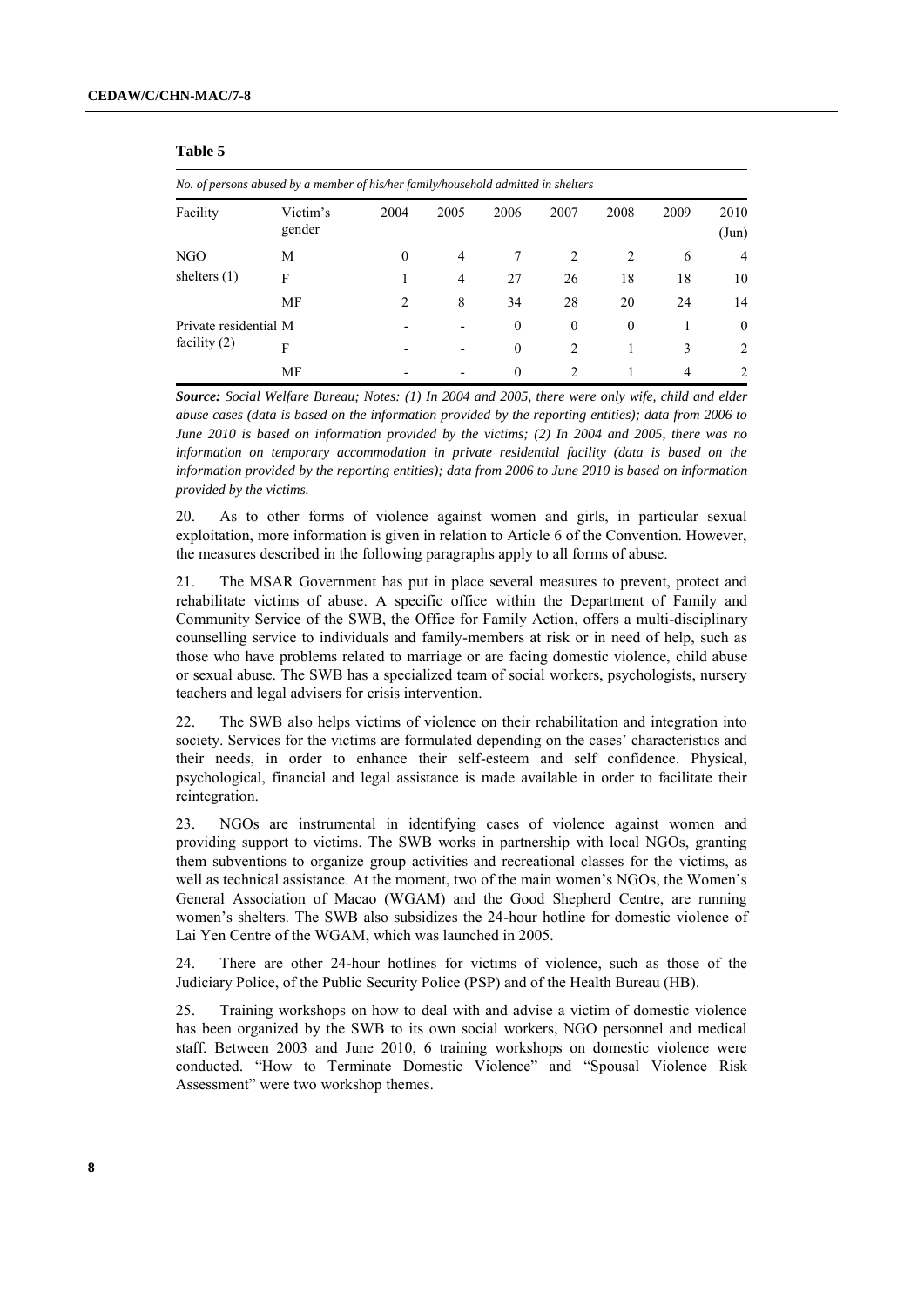26. Likewise, between 2003 and June 2010, some NGOs, such as the WGAM and the General Union of Neighbourhood Association of Macao, under the auspices and financial support of the SWB, organized numerous seminars, training, workshops and other activities about domestic violence targeted at the general public and NGO personnel.

27. During the same period, the SWB and subsidized NGOs also carried out public awareness campaigns on the need to combat domestic violence, through distribution of leaflets, posters, themed gifts, promotional DVDs, radio and TV advertisements and community activities targeted at the general public.

28. Still, on the issue of violence against women, the Committee also recommended (third sentence of paragraph 46) that the Government of the MSAR ensure that women and girls who are victims of violence have access to immediate means of redress and protection and that perpetrators are prosecuted and punished and to see to the provision of shelters and counselling services for victims of violence. Although there is always room for improvement, there are a number of points that should be clarified in relation to the concerns expressed.

29. Firstly, there are means of redress for victims in the MSAR, although such means are not conceived just for women and girls but rather for all victims (the distinction being in terms of their type - judicial, quasi-judicial or non-judicial - and nature - general or special). Secondly, protection is ensured, as far as possible, to all persons without distinction in the MSAR, and special protection is granted to persons at risk and to victims of violent crimes. Thirdly, as mentioned, shelters and counselling services for victims of violence are available. The Government provides funding on an annual basis to women"s shelters and other NGOs working for the prevention of violence against women. Fourthly, criminals are prosecuted and punished according to law and due legal process.

30. As regards general types of redress, reference is made to the information contained in Part III of China"s Core Document (paragraphs 177 to 246) and of its 2010 update (paragraphs 78 to 80 and 99 to 103), which remains valid.

31. In what relates to special means of redress, it is worthwhile to recall the existence of a specific body, the Commission for the Protection of Victims of Violent Crimes, established in 1998. Victims of violent crimes may apply for a special financial compensation that is granted even if the offender"s identity is unknown or if, for any reason, the offender cannot be accused or convicted (Law 6/98/M). During the period covered by this report, 9 women who were victims of violent crimes applied for special compensation (a total amount of MOP 510,000.00 in compensation was granted in regard to 6 of them).

32. Also, in 2007, another body, the Commission for Senior Citizens Affairs (CSCA), was created to study how to respond to the challenges of social inclusion and quality of life of the increasing ageing population. This Commission aims at supporting the Government in the formulation of policies, in view of defining a strategy of modernization and enhancement of social protection policies, of granting to this population group the access to resources, rights and basic social services, so that the needs of this most vulnerable group that is at a greater risk of social exclusion are met. Within this same context of the policy of inclusion and amelioration of the quality of life, including older women, and, though with a more broad spectrum, it has to be mentioned the Commission for the Prevention and Control of Chronic Diseases, which was established in 2009.

33. Moreover, in 2008, the Commission for the Rehabilitation of Persons with Disabilities was established. Regarding this issue, please refer to Addendum 2 to the initial report of China on the Convention on the Rights of the Persons with Disabilities.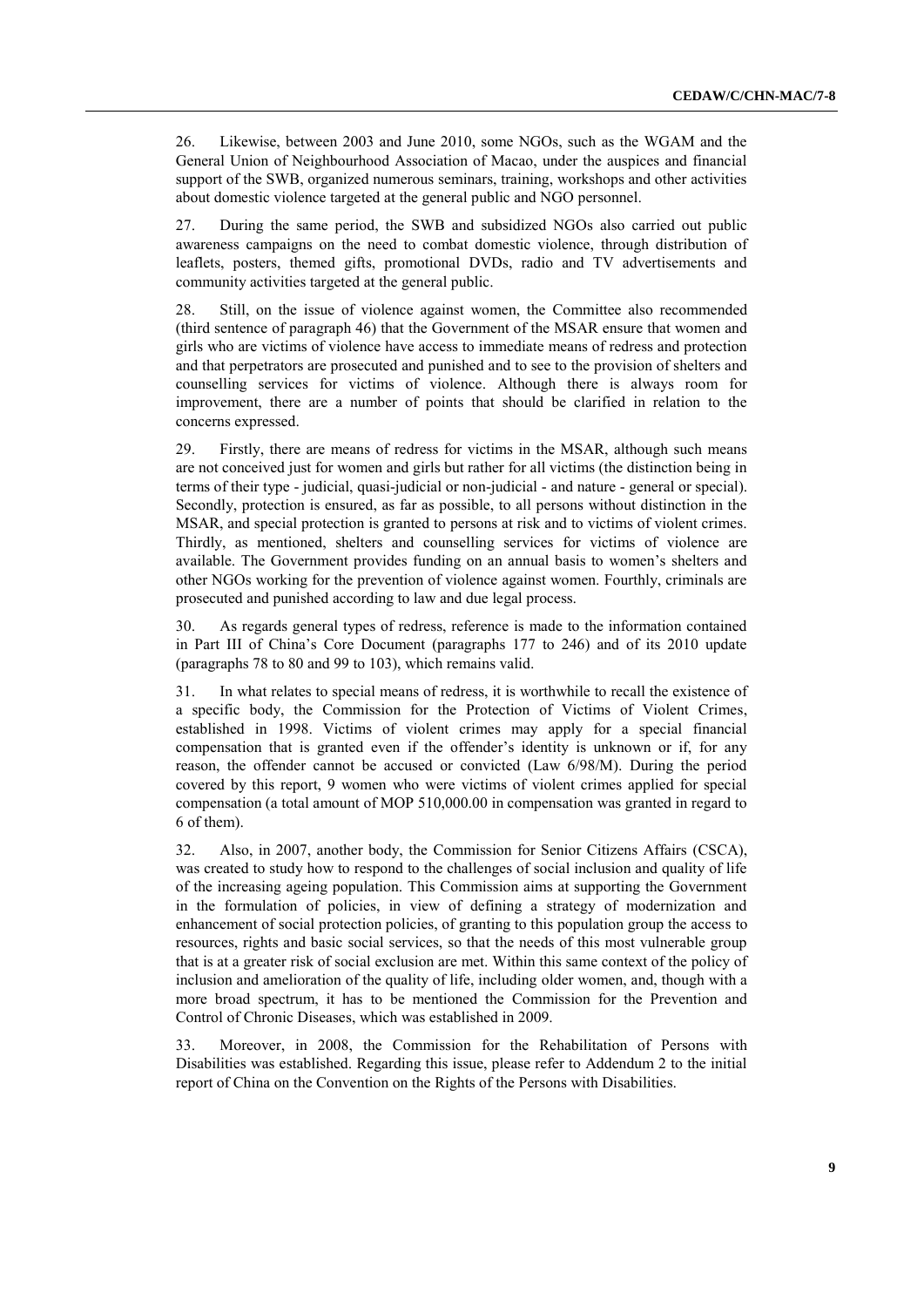34. Still, in 2008, it is worth mentioning that another law was adopted, Law 7/2008, on labour relations, which explicitly reaffirms the principles of equality and non discrimination, including with regard to gender, equal remuneration for work of equal value and marital status.

## **Article 3 (Measures to uphold women's equality and advancement)**

35. In order to foster the full enjoyment of fundamental rights, the MSAR Government, through its different entities and/or in partnership with NGOs, has been carrying out several public awareness campaigns and educational training programmes.

36. These actions, which are part of the Government"s overall policy, have a continuing nature and are aimed at either the general public, specific portions of the general public, or the government and NGO personnel. For this purpose, within the different Commissions, specialized working groups have been created, namely, the Working Group of the CSCA*,* for monitoring legislative process to protect the ageing population, the Specialized Committee of the Council of Social Action for monitoring the implementation of the Accreditation Scheme for Social Workers in Macao.

37. As an effort to raise public awareness on women"s rights, in particular on issues related to gender equality and the prevention of violence against women, TV and radio programmes, advertisements/promotion clips regarding women"s rights as well as themed posters and leaflets (in Chinese and English) have been systematically broadcast and distributed in public places, respectively.

38. Moreover, as part of the same ongoing efforts, training courses, seminars, workshops and other activities on violence against women, including domestic violence and sexual exploitation, were organized by several governmental entities and/or NGOs with the support of the Government.

39. The Legal and Judicial Training Centre (LJTC), an entity focused on training for the judicial and civil servants, held several seminars and workshops on human rights, including on women"s rights, such as the Seminar on Human Rights, UN Covenants and Fundamental Rights (2005), Seminar on Human Rights and International Law: Some Global Challenges (2006), Workshop on Report Writing and Implementation of the Convention on the Elimination of All Forms of Discrimination Against Women (2007) and Workshop on the New Labour Relations System (2009), one of which topics was safeguards on women"s rights to work. These seminars were conducted in both official languages and in English, with professors from the MSAR, the Mainland of China and foreign countries, mainly from Europe.

40. Likewise, the CCWA has been organizing and co-organizing with NGOs and international entities several seminars (e.g. Briefing on Women"s Rights Laws (2006) and Human Trafficking and Labour Exploitation (2008), Labour Relations Law (2008)) and other activities (e.g. the Women Carnival 2010 event, visits to the PSP and the SWB in 2007, to the HB in 2008 and to the women"s health centre of the WGAM in 2009). The CCWA has also been facilitating the dialogue and cooperation between the Government and local NGOs for the promotion and protection of women"s rights and basic freedoms and gender equality, especially at family relations level.

41. On its turn, the PSP carried out a total of 19 training courses and 4 seminars on violence against women from 2008 till the first half of 2010. These activities were aimed at providing training to police officers, inspectors and high-rank police officers to strengthen their capacity to deal with gender-based violence.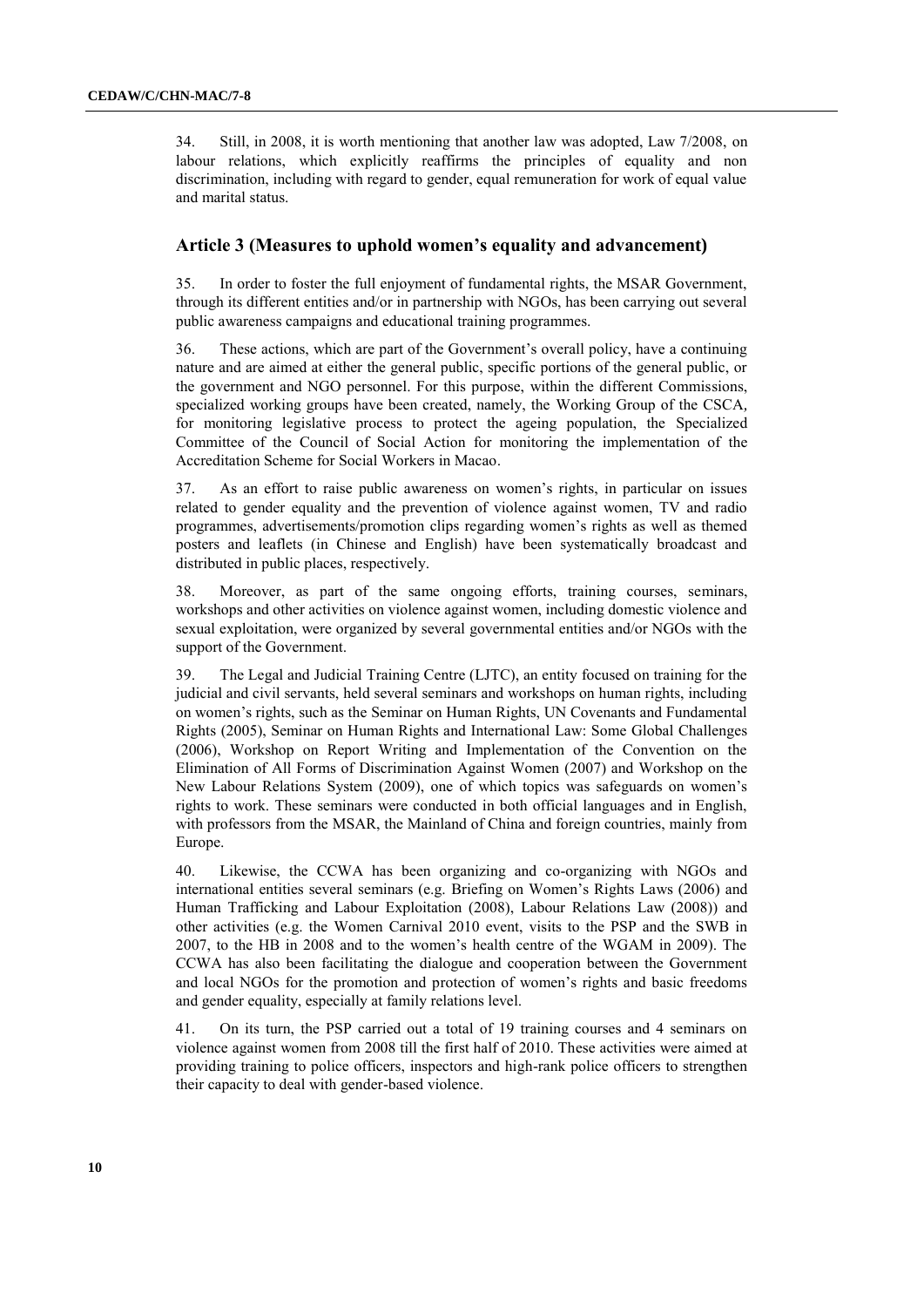42. Likewise, the Judiciary Police organized its elements participating in several events that address themes about women"s rights and violence against women (e.g. seminars such as Introduction to Crime Related to Women and Domestic Violence in Macao, in 2007 and Human Trafficking and Forced Labour: Everyone's Concern, in 2008).

## **Article 4 (Temporary and special measures)**

43. As mentioned above, relevant changes have occurred in respect of labour relations in the private sector with the adoption of Law 7/2008. This law provides for an improved regime concerning maternity, eliminating the limit of births, increasing the period of maternity leave and reinforcing women workers" well-being during pregnancy. It stipulates that pregnant women are entitled to 56 days maternity leave without loss of remuneration or employment; out of these 56 days, 49 must be taken after birth and the remaining may be used either before or after birth. During pregnancy and for 3 months following birth, women should not engage in any tasks that might cause discomfort or pose a risk to their condition.

44. As regards social protection for vulnerable women, since long, the SWB have subsidized NGOs in order to enable them to offer in-home, residential and other community support services to those in need, including vulnerable women. Also, under the SWB financial and technical support, NGOs provide home care services targeted at people with disabilities who lack care and support from their families or the elderly in poor health conditions. The services cover catering, personal care, home cleaning, bathing, escort service for medical consultation, laundry, shopping, personal counselling, hotlines, mutual help network, community activities, visits as well as home-based care and rehabilitation services.

45. On top of the above support, a subvention regime was set up to provide a monthly subsidy to individuals and families in financial hardship due to social and health factors or other difficulties so as to support their daily lives. Additionally, special subsidies, covering education, nursing and disability, are available for vulnerable families, including single families and families whose members have disabilities or suffer from chronic illness (Order of the Secretary for Social Affairs and Culture 18/2003). Furthermore, twice a year, an extra living subsidy is granted to such families. Plus, senior citizens aged 65 or above are entitled to an annual old-age allowance (Administrative Regulation 12/2005, as amended).

## **Article 6 (Eradication of trafficking in women and forced prostitution)**

46. As referred, the Commission against Trafficking was established in 2007 and a new law on the fight against trafficking in persons was adopted in 2008.

47. The Commission against Trafficking is an inter-departmental public body with a multidisciplinary nature, which mandate is to diagnose, evaluate and study the social aspects of trafficking in persons in the MSAR, to promote its sociological research and analysis, to make recommendations and to monitor activities of the departments that are involved in the fight against trafficking in persons in the perspective of its prevention and of protection and social reintegration of the victims. The Commission against Trafficking is intended to operate as a coordination forum for different public entities involved in the fight against trafficking in order to articulate and improve the necessary public response and to interact with NGOs.

48. As to the new law, it introduced a new provision in the CCM (Article 153-A) by means of which the type of the criminal offence of trafficking in persons was changed and substantially enhanced. The definition of trafficking in persons contained therein concurs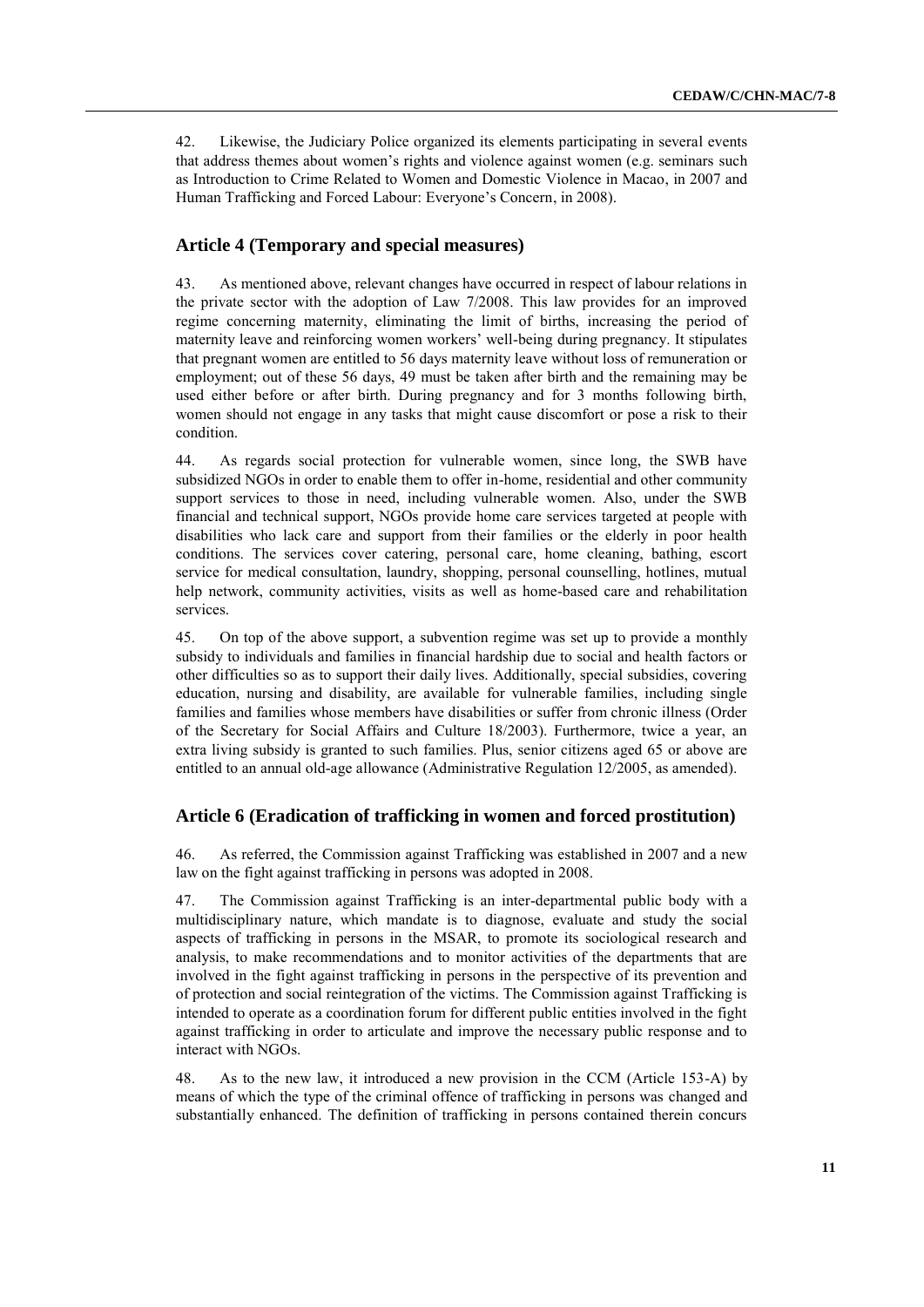with the international law definition. Its scope of application is very broad, both extraterritorial jurisdiction and criminal liability of legal persons were also established and criminal liability is provided for regardless of whether the perpetrators are involved in an organized criminal group or are individual traffickers. The penalties provided for the crime of trafficking in persons correspond to the seriousness of the offence, ranging from 3 to 12 years of imprisonment in regard to crimes committed against adults, and from 5 to 15 years of imprisonment in regard to crimes committed against children. This law also establishes a comprehensive set of measures with the aim of ensuring victims' rights and assistance.

49. Within this context, the MSAR Government, through its relevant departments and/or the Commission against Trafficking, launched an intensive awareness campaign against trafficking (targeted at the general public and potential victims) and carried out several actions.

50. The new law on the combat against trafficking in persons has been divulgated by different means, including publication of newspaper articles, distribution of themed leaflets in the arrival halls of the MSAR border control points, libraries and community centres as well as advertisements on television and radio, in Chinese, Portuguese and English, *etc*..

51. Also, several seminars and workshops were organized by the LJTC on various legal aspects of the new law, such as the Seminar on the Investigation and Prosecution of Human Trafficking, the Seminar on Introduction to the MSAR Law against Trafficking in Persons, the Seminar on the Fight against Trafficking in Persons.

52. Propaganda against trafficking has been widely spread (posters were posted in the arrival and departure halls of the border control points as well as in several facilities of NGOs that provide assistance to vulnerable groups). Also, since June 2009, the Migration Services of the PSP and the HB installed TV screens at waiting areas where there are large gatherings of foreigners, showing short video messages to raise public concern about the prevention of and fight against trafficking in persons.

53. A booklet themed at combating trafficking in persons with posters designed by secondary school students, which was distributed in schools, medical centres and the Migration Services, was published by the Commission against Trafficking in cooperation with the Good Shepherd Centre. An educational campaign at secondary schools was launched under the responsibility of the Legal Affairs Bureau. Further, the CCWA, in cooperation with the Good Shepherd Centre, organized a seminar on trafficking in persons and labour exploitation in 2008.

54. As regards training for law enforcement agents, courses, workshops, and seminars were sponsored or organized from time to time by the Commission against Trafficking and law enforcement agencies, such as the Entry Training Courses for Police Constables, for Police Officers and for Investigators focusing on the Law on Combat against Trafficking in Persons, Seminar on Combating Human Trafficking, Training Course on Forced Child Labour/Human Trafficking/Child-Sex Travel Industry, Workshop on Combating Human Trafficking Training and Workshop on Supporting Human Trafficking Victims.

55. Furthermore, still under the aegis of the Commission, a 24-hour government hotline and another 24-hour hotline operated by the WGAM and sponsored by the SWB were established in February and July 2008, respectively. The SWB also supported on-the-job training for hotline workers, by granting a special subsidy to them through a scheme of professional development. Both hotlines, primarily intended for victims of trafficking, are handled by experienced social workers to offer assistance, advice, counselling and arrangement for temporary shelter. Publicity for this service is done by means of putting up street banners, posting fliers and posters on taxis and buses.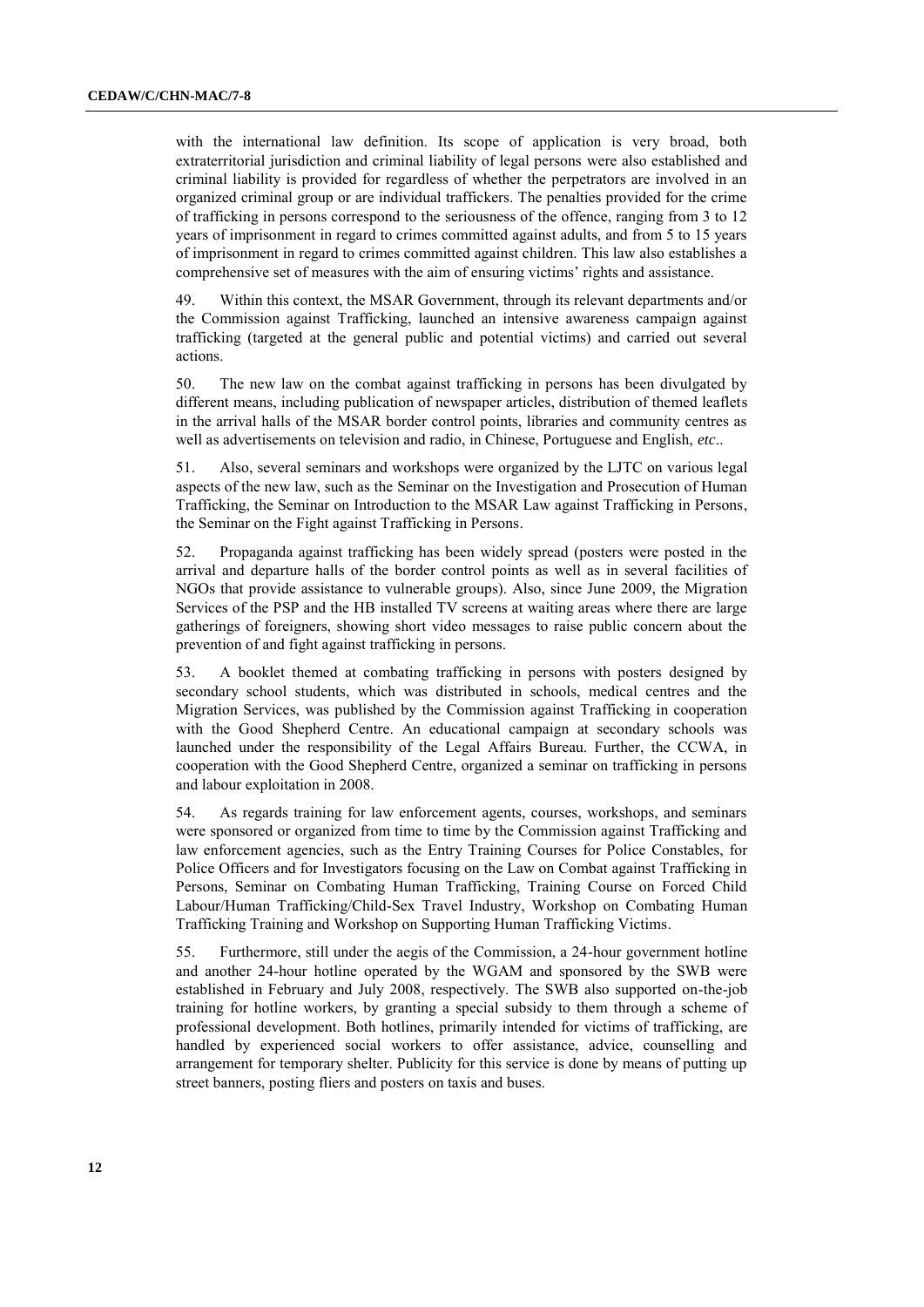56. In addition, a specific scheme to assist trafficked persons was put in place. Under this scheme, comprehensive services are offered to victims, in particular emergency shelter and housing, police protection, financial assistance, referrals to medical services, counselling services, legal consultation, occupational training. For this purpose, the SWB reserved 4 rooms permanently at NGO shelters, and since July 2008, a secretly located shelter run by the WGAM, subsidized by the SWB, is fully operational. The HB also plays an important role in what concerns assistance to victims.

57. Victims of trafficking are also entitled to receive physical protection, to an interpreter, legal counselling and aid as well as to compensation. Victims whose lives are in danger are placed under police protection. Operational referral guidelines, drafted in compliance with international standards, were prepared to help law enforcement agencies and HB personnel to handle victims of trafficking.

58. With regard to factual information, disaggregated data on trafficking in persons, which is available only since Law  $6/2008$  entered into force, is shown in the following table.

#### **Table 6**

| Data on trafficking in persons (No.)           |                               |                         |              |  |  |  |  |
|------------------------------------------------|-------------------------------|-------------------------|--------------|--|--|--|--|
|                                                | 2008                          | 2009                    | $2010$ (Jun) |  |  |  |  |
| Cases                                          | 14                            | 6                       | 9            |  |  |  |  |
| Victims                                        | 19                            | 6                       | 12           |  |  |  |  |
| Persons detained                               | 9                             | 6                       | 4            |  |  |  |  |
| Cases opened by the Procuratorates for inquiry | 14                            | 6                       | 9            |  |  |  |  |
| Cases in which the inquiry was/is pending      |                               | $\mathcal{D}_{1}^{(1)}$ | 9            |  |  |  |  |
| Cases filed by the Procuratorates              | 11                            | 4                       | $\Omega$     |  |  |  |  |
| Cases prosecuted                               | $\mathfrak{D}_{\mathfrak{p}}$ | $\theta$                | $\theta$     |  |  |  |  |
| Cases tried and/or waiting trial               | $\mathfrak{D}$                |                         | $\theta$     |  |  |  |  |
| Persons convicted for the crime of trafficking |                               |                         | $\theta$     |  |  |  |  |

*Source: Security Forces Coordination Office*

59. As to the main characteristics of the trafficking cases occurred until now in the MSAR, it was found that sexual exploitation was the purpose in all cases. All victims were female, most of them from the Mainland of China (2 were from the MSAR and 1 was from Vietnam), their ages ranging mostly from 15 to 22 years old, while the perpetrators" origin, gender and age vary from case to case.

60. In relation to the cases registered and filed by the Procuratorates (which, in the MSAR legal system, as in other civil law systems, is a body composed of independent magistrates with functions analogous to those of public prosecutors) or that gave rise to prosecution and, consequently, are waiting trial or were tried, it should be clarified that a case initially deemed as constituting the criminal offence of trafficking can be classified otherwise by the Procurator in charge of the investigation or, even, later on, in the trial phase, by the court, depending on the actual circumstances of such case and the evidence collected to substantiate it. On the other hand, criminal proceedings can be filed after the conclusion of the phase of inquiry if the proceedings are deemed to be not admissible or if it was not possible to obtain sufficient indicia that the crime was committed or who has committed it.

61. As mentioned, a special protection scheme was put in place to ensure safe accommodation, food, financial support, medical and legal assistance for all victims of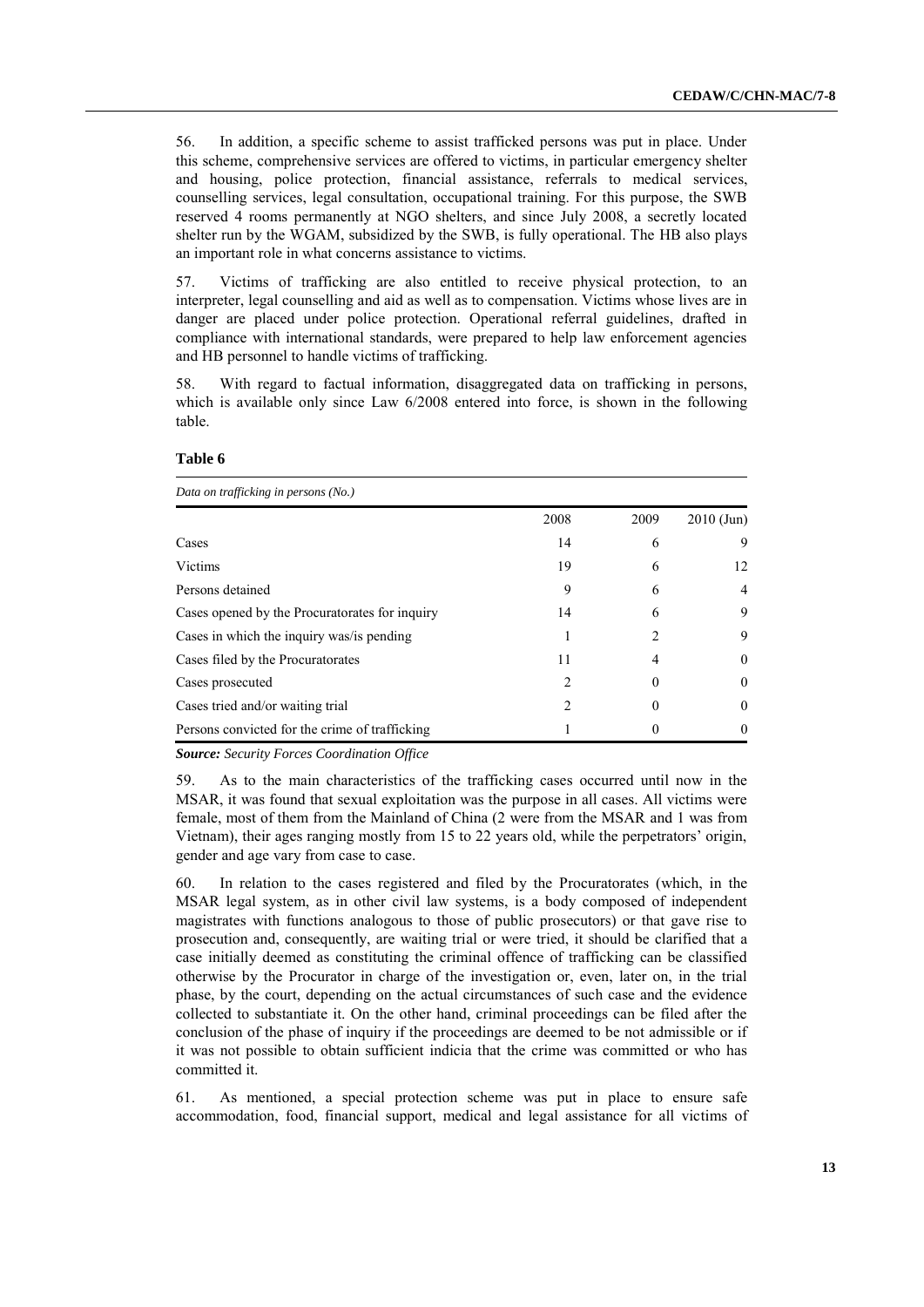trafficking in persons irrespective of their willingness to co-operate in criminal proceedings and regardless of their status as victims being confirmed in the criminal proceedings (which, in fact, was not confirmed in relation to some of them).

62. One of the problems encountered with the implementation of this scheme is indeed the fact that, to benefit from it, no proof of the status of victim is required, being enough the existence of indicia. Therefore, practice has shown some abuse from persons who claim to be victims. In more general terms, one of the difficulties faced in the fight against trafficking is to obtain the cooperation of the victims of trafficking with the investigative authorities. Most of them requested to be returned to their place of origin while others just left the shelter without notice.

63. From 2008 to June 2010, assistance was granted to all women and girls who requested it. However, in 2010, the assistance scheme was suspended in relation to 4 women after being confirmed that they were not victims of trafficking in persons (neither of any other crime). The following table shows the number of women and girls who benefited from the assistance scheme.

#### **Table 7**

| Women and girls who benefited from the assistance scheme |                      |                              |                      |                          |                      |                      |  |  |  |
|----------------------------------------------------------|----------------------|------------------------------|----------------------|--------------------------|----------------------|----------------------|--|--|--|
| Victims/Female                                           | 2008                 |                              | 2009                 |                          | $2010$ (Jun)         |                      |  |  |  |
|                                                          | Social<br>protection | Police<br>protection         | Social<br>protection | Police<br>protection     | Social<br>protection | Police<br>protection |  |  |  |
| Age $\leq 16$                                            |                      |                              | 3                    | $\overline{\phantom{a}}$ |                      |                      |  |  |  |
| Age $\geq$ 16                                            | 22                   | $\qquad \qquad \blacksquare$ | ٠                    |                          | 12                   | 3                    |  |  |  |
| Total                                                    |                      | 23(1)                        |                      | 5(2)                     |                      | 15(3)                |  |  |  |

*Source: Social Welfare Bureau; Notes: (1) 21 victims were from the Mainland of China and 2 from the MSAR; (2) 4 victims were from the Mainland of China and 1 from Vietnam; (3) All victims were from the Mainland of China.*

64. As regards sexual crimes, the information on exploitation of prostitution, *i.e.*, the criminal offences of procurement and procurement of minors, as well as on the remaining crimes against sexual freedom and against sexual self-determination provided in the last report is still accurate. The tables below show the available updated police data.

#### **Table 8**

| No. of cases and of victims of rape/rape of minor registered by the police |      |      |      |      |                |                |      |                       |
|----------------------------------------------------------------------------|------|------|------|------|----------------|----------------|------|-----------------------|
| Cases / Victims                                                            | 2003 | 2004 | 2005 | 2006 | 2007           | 2008           | 2009 | 2010<br>$({\rm Jun})$ |
| No. of cases                                                               | 17   | 18   | 24   | 16   | 14             | 23             | 21   | 14                    |
| No. of victims $(1)$                                                       | 18   | 18   | 24   | 16   | 14             | 23             | 21   | 14                    |
| Age $\leq 16$                                                              | 4    | 2    | 6    | 2    | 6              | $\overline{4}$ | 4    | 3                     |
| Age 16-24                                                                  | 9    | 7    | 11   | 8    | $\overline{4}$ | 11             | 9    | $\overline{4}$        |
| Age $\geq$ 25                                                              | 5    | 9    | 7    | 6    | 4              | 8              | 8    |                       |

*Source: Security Forces Coordination Office; Note: (1) All victims were female.*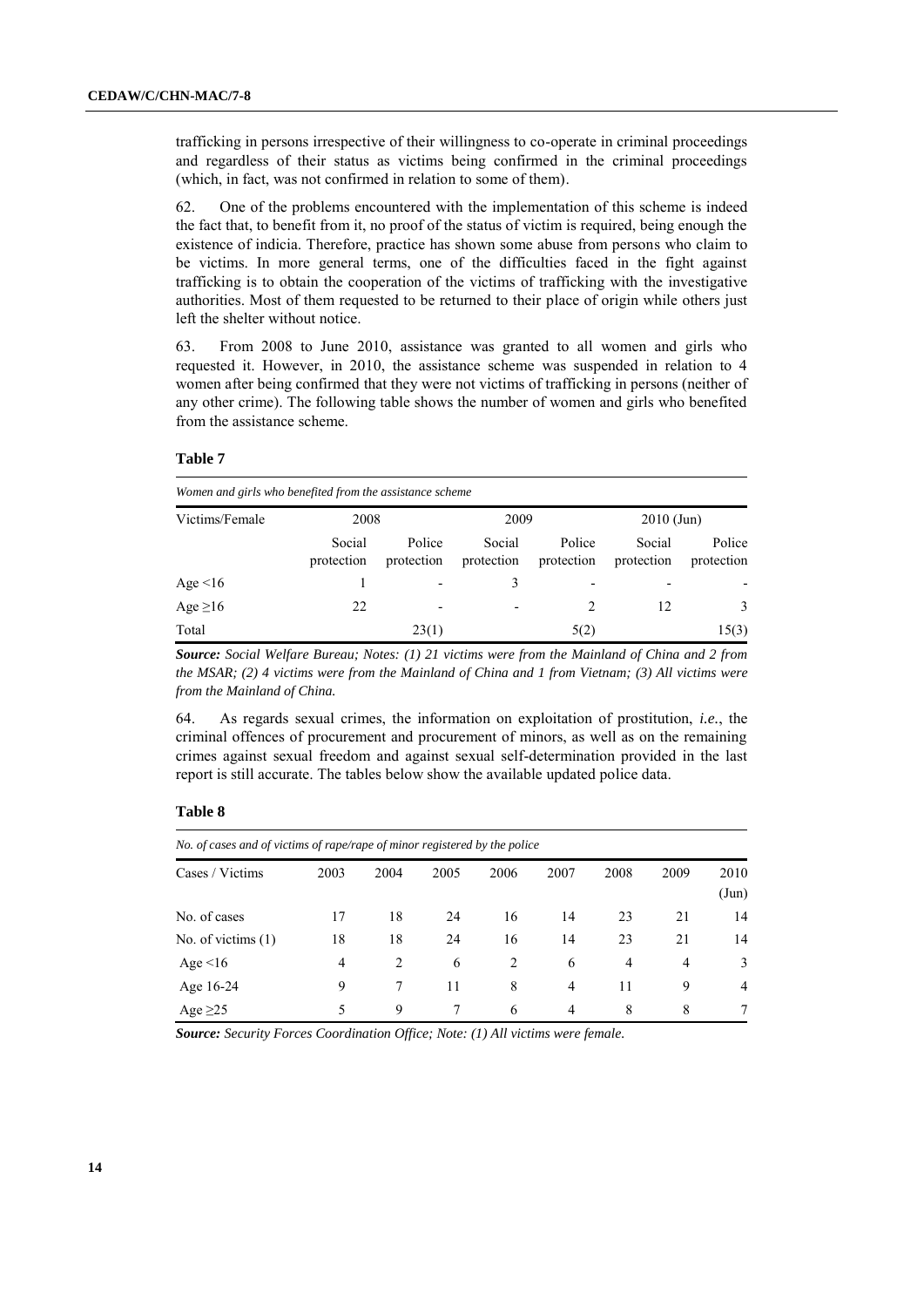## **Table 9**

| No. of cases and of victims of sexual coercion registered by the police |          |          |      |                |                             |          |              |                |  |
|-------------------------------------------------------------------------|----------|----------|------|----------------|-----------------------------|----------|--------------|----------------|--|
| Cases / Victims                                                         | 2003     | 2004     | 2005 | 2006           | 2007                        | 2008     | 2009         | 2010<br>(Jun)  |  |
| No. of cases                                                            |          |          | 5    | 8              | 4                           | 4        | 6            | $\overline{2}$ |  |
| No. of victims                                                          | 1(1)     | 2        | 5(2) | 8(3)           | 4(4)                        | 4        | 6(5)         | $\overline{2}$ |  |
| Age $\leq 16$                                                           |          | $\Omega$ |      | $\overline{0}$ |                             | 2        | $\mathbf{0}$ | $\theta$       |  |
| Age 16-24                                                               | $\Omega$ |          | 3    | 8              |                             | $\Omega$ | 4            | $\theta$       |  |
| Age $\geq$ 25                                                           | 0        |          |      | $\Omega$       | $\mathcal{D}_{\mathcal{A}}$ | 2        | 2            | $\overline{2}$ |  |

*Source: Security Forces Coordination Office; Notes: (1) 1 male victim; (2) 3 male victims; (3) 1 male victim; (4) 1 male victim; (5) 1 male victim.*

#### **Table 10**

| No. of cases and of victims of procurement/procurement of minor registered by the police |          |      |          |                |                |      |      |                       |  |  |  |
|------------------------------------------------------------------------------------------|----------|------|----------|----------------|----------------|------|------|-----------------------|--|--|--|
| Cases / Victims                                                                          | 2003     | 2004 | 2005     | 2006           | 2007           | 2008 | 2009 | 2010<br>$({\rm Jun})$ |  |  |  |
| No. of cases                                                                             | 18       | 20   | 37       | 28             | 36             | 30   | 36   | 24                    |  |  |  |
| No. of victims $(1)$                                                                     | 36       | 35   | 58       | 57             | 51             | 52   | 64   | 58                    |  |  |  |
| Age $\leq 16$                                                                            | $\theta$ | 2    | $\theta$ | $\overline{c}$ | $\overline{4}$ |      | 5    | $\theta$              |  |  |  |
| Age 16-24                                                                                | 21       | 21   | 45       | 34             | 36             | 40   | 44   | 45                    |  |  |  |
| Age $\geq$ 25                                                                            | 15       | 12   | 13       | 21             | 11             | 11   | 15   | 13                    |  |  |  |

*Source: Security Forces Coordination Office; Note: (1) All victims were female.*

65. In what concerns the cases opened, investigated and prosecuted (in relation to which a person(s) was formally accused) by the Procuratorates in regard to such police occurrences, the available data is as follows.

## **Table 11**

|                            | No. of crimes against sexual freedom |                |      |                |      |                |                |      |                       |  |  |
|----------------------------|--------------------------------------|----------------|------|----------------|------|----------------|----------------|------|-----------------------|--|--|
| Type of crime Cases/crimes |                                      | 2003           | 2004 | 2005           | 2006 | 2007           | 2008           | 2009 | 2010<br>$({\rm Jun})$ |  |  |
| Rape                       | Cases opened                         | 12             | 18   | 20             | 13   | 14             | 16             | 20   | 12                    |  |  |
|                            | Prosecuted                           | 9              |      | 9              | 7    | 4              | $\overline{4}$ | 4    | $\overline{4}$        |  |  |
| Sexual                     | Cases opened                         | 3              | 3    | 2              | 8    | 5              | 5              | 7    | $\overline{4}$        |  |  |
| coercion                   | Prosecuted                           | 3              | 2    | $\mathbf{0}$   | 2    | $\overline{4}$ |                | 4    | $\overline{2}$        |  |  |
| Procurement                | Cases opened                         | 17             | 11   | 29             | 20   | 18             | 13             | 3    | 7                     |  |  |
|                            | prosecuted                           | $\overline{2}$ | 4    | $\overline{4}$ | 6    | 3              | 2              | 2    |                       |  |  |

*Source: Office of the Procurator-General*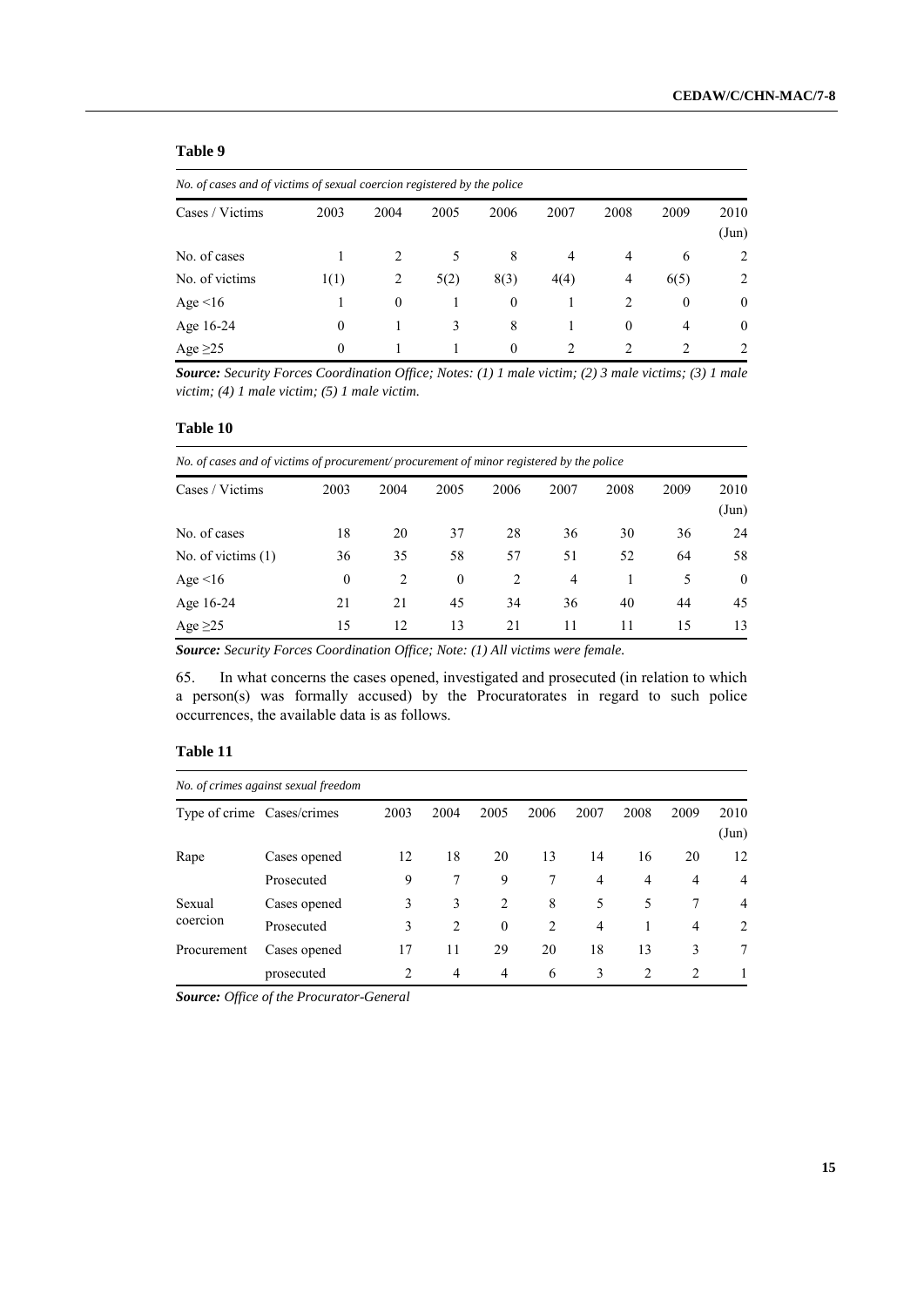#### **Table 12**

| No. of crimes against sexual self-determination $(1)$ |                             |          |               |          |                |                               |                               |               |                               |
|-------------------------------------------------------|-----------------------------|----------|---------------|----------|----------------|-------------------------------|-------------------------------|---------------|-------------------------------|
|                                                       | Type of crime Cases/crimes  | 2003     | 2004          | 2005     | 2006           | 2007                          | 2008                          | 2009          | 2010<br>$({\rm Jun})$         |
|                                                       | Rape of minor Cases opened  |          | 3             | $\theta$ | 6              | $\mathcal{L}$                 | 4                             | $\mathcal{L}$ | 2                             |
|                                                       | Prosecuted                  |          | 3             | 3        | $\mathfrak{D}$ | $\mathfrak{D}_{\mathfrak{p}}$ | $\mathfrak{D}_{\mathfrak{p}}$ |               | $\mathfrak{D}_{\mathfrak{p}}$ |
| minor                                                 | Procurement of Cases opened | $\theta$ |               |          | $\left($       | $\theta$                      |                               | $\theta$      | $\theta$                      |
|                                                       | Prosecuted                  | $\theta$ | $\mathcal{D}$ | $\theta$ | $\theta$       | $\Omega$                      | $\Omega$                      | 3             | $\Omega$                      |

*Source: Office of the Procurator-General; Note: (1) Prosecution of a case can refer to a case opened in previous years depending, among other factors, on the length and complexity of the investigation.*

66. As to the number of cases of such crimes that reached the courts and were subsequently tried, according to the data provided by the Court of Final Appeal, between 2004 and June 2010, 50 cases of rape were tried (of which 31 cases led to convictions and 19 to acquittals), while there were 23 cases tried for procurement (which led to 16 convictions and 7 acquittals). In the same period, there were 18 cases of sexual coercion (corresponding to 3 withdrawals of complaints, 13 convictions and 2 acquittals).

67. Still according to the same source, during the same period, 11 cases of crimes of exploitation of prostitution (Article 8 of Law 6/97/M, Law against Organized Crime) were tried in the courts. From those, 9 sentences led to convictions and 2 sentences to acquittals.

68. As regards complaints against prison guards lodged by female prisoners for alleged unjustified violence/discrimination, the Macao Prison Establishment reported that, between 2003 and June 2010, there were 7 complaints. After due investigation (and, in one case, medical evaluation), they were all archived for being unsubstantiated and/or lack of evidence. However, in regard to 3 of them (occurred in 2009), although no penalty was applied, the investigation revealed the need to provide special training for prison guards on forms of transmission of infectious diseases and how to cope with prisoners affected by such diseases. In this respect, the Macao Prison, since October 2009, has organized courses aiming at infectious disease awareness for its prison guards.

## **Article 7 (Participation of women in public and political life)**

69. As described in the previous report, women have the same civil and political rights and duties as men, in particular, the rights to vote and to be elected, to hold any public office and to perform any function at any level. Nevertheless, gender equality has not yet achieved.

70. As of December 2009, of a total of 250,268 registered electors, 128,091 were women, which correspond to 51.2% of all voters. Since the last report, there was not only a significant increase of women voters but also this increase exceeded the increase of the number of men voters.

71. Furthermore, it should be pointed out that to ensure the exercise of the right to vote by all, the law stipulates that persons with disabilities may, at their will, be assisted by a person of their choice when voting. An entrusted person who votes unfaithfully or discloses the vote cast is punishable with a penalty of up to 3 years of imprisonment (Articles 109, 111 and 172 of Law 3/2001 on the Electoral Law for the Legislative Assembly, as amended, and Articles 75, 76 and 138 of Law 3/2004 on the Election of the Chief Executive, as amended).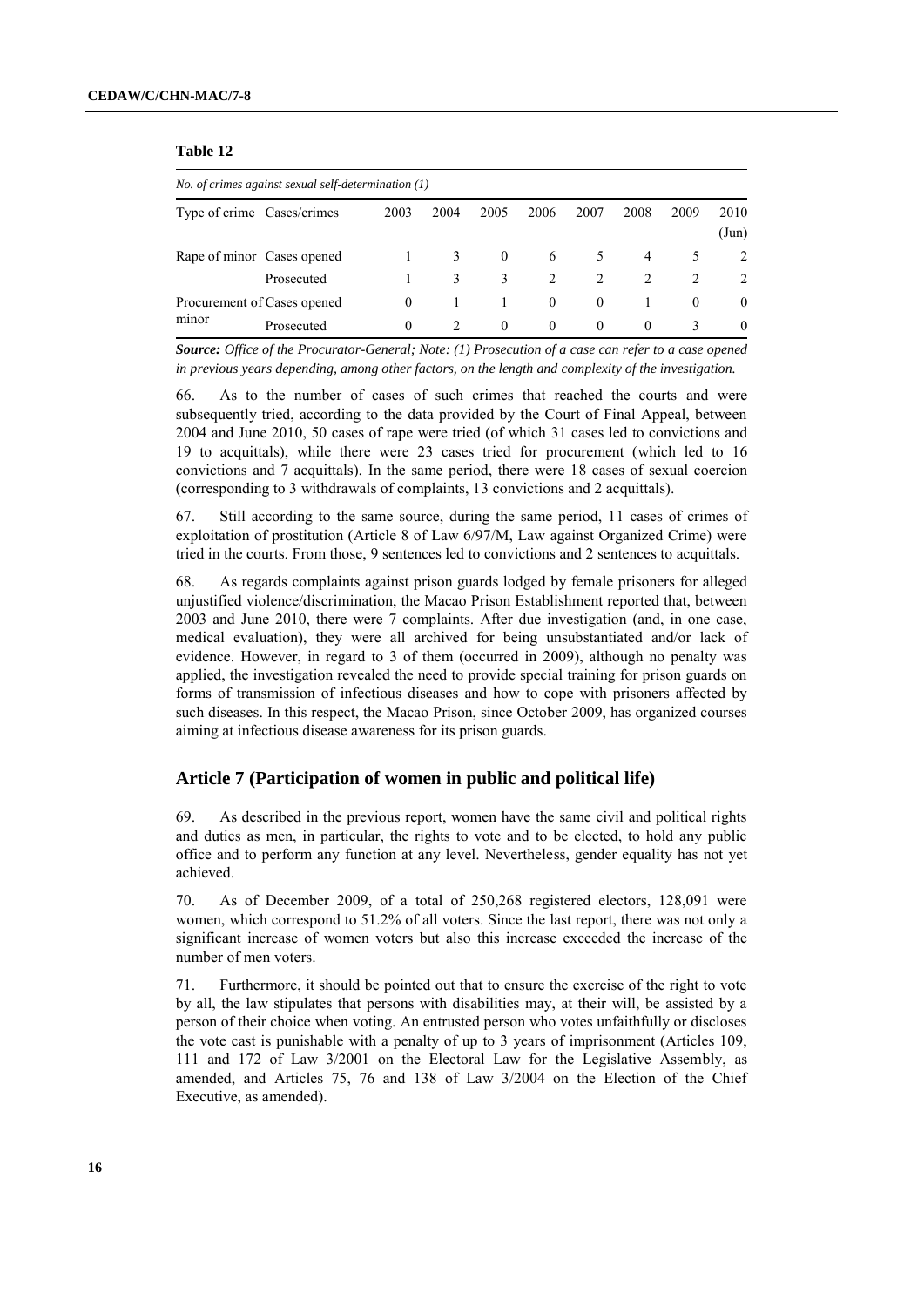72. The number of positions held by women is not yet identical. Nevertheless, some of the high-level positions are held by women, *e.g.* the second most important member of the MSAR Government, the Secretary for Administration and Justice.

73. The Legislative Assembly currently comprises 29 members, 4 of which are female.

74. Access to and participation in public life by women, including the access to and the exercise of public office and positions within the MSAR political system and public administration, are guaranteed. Actually, the appointment and promotion of civil servants at all ranks are grounded on objective criteria, such as qualification, professional experience and technical ability.

75. The table below shows that in June 2010 the percentage of women working in the MSAR public administration was of 57% in the Legislative Assembly, 47% in the Judiciary and 40% in the Government.

76. More specifically, the percentage of women in the professional group of directors and head officers was 41%; however, still in this group, the percentage of female civil servants in the Legislative Assembly was 100%. As regards the main professional groups in the Judiciary, the percentage of both male and female judicial clerks was of 50% while the percentage of female judges was of 48%. In the professional groups of teachers, senior technicians and clerical staff, the percentage of women was definitely higher, corresponding to 81%, 57% and 52%, respectively.

#### **Table 13**

*MSAR civil servants by professional group and gender (until June 2010)* Professional Group Government Legislative Assembly(1) Judiciary M M  $\frac{9}{0}$ FF% MF M M  $\frac{0}{0}$ F F % MF M M  $\frac{0}{0}$ F F % MF Directors and Head Officers (2) 399 59 277 41 676 0 0 4 100 4 23 64 13 36 36 Judges(3) - - - - - - - - - - 27 52 25 48 52 Senior technicians(4) 2040 43 2720 57 4760 13 42 18 58 31 28 37 48 63 76 Teachers 85 19 358 81 443 - - - - - - - - - - -Judicial clerks - - - - - - - - - - 100 50 100 50 200 Clerical staff 2624 48 2862 52 5486 10 42 14 58 24 41 36 73 64 114 Security 5438 83 1104 17 6542 0 0 0 0 0 0 0 0 0 0 Manual worker 2615 65 1379 35 3994 9 56 7 44 16 87 84 17 16 104 Total 13201 60 8700 40 21,901 32 43 43 57 75 306 53 276 47 582

*Source: Public Administration and Civil Service Bureau; Notes: (1) Deputies elected to the fourth term of the Legislative Assembly are not included; (2) Registrars and notaries are included; (3) Judges who occupy other government positions are not included; (4) Advisers/technical advisers, technicians and equivalent are included.*

77. As of June 2010, there were 64 magistrates (judges and procurators, including those occupying other government positions and those from the exterior), of which 15 judges and 12 procurators were female. On the other hand, the LJTC plays an important role in organizing training courses for magistrates. The requirements for applying for the admission to the training courses for magistrates, established in Article 3 of Law 13/2001, are objective and gender neutral.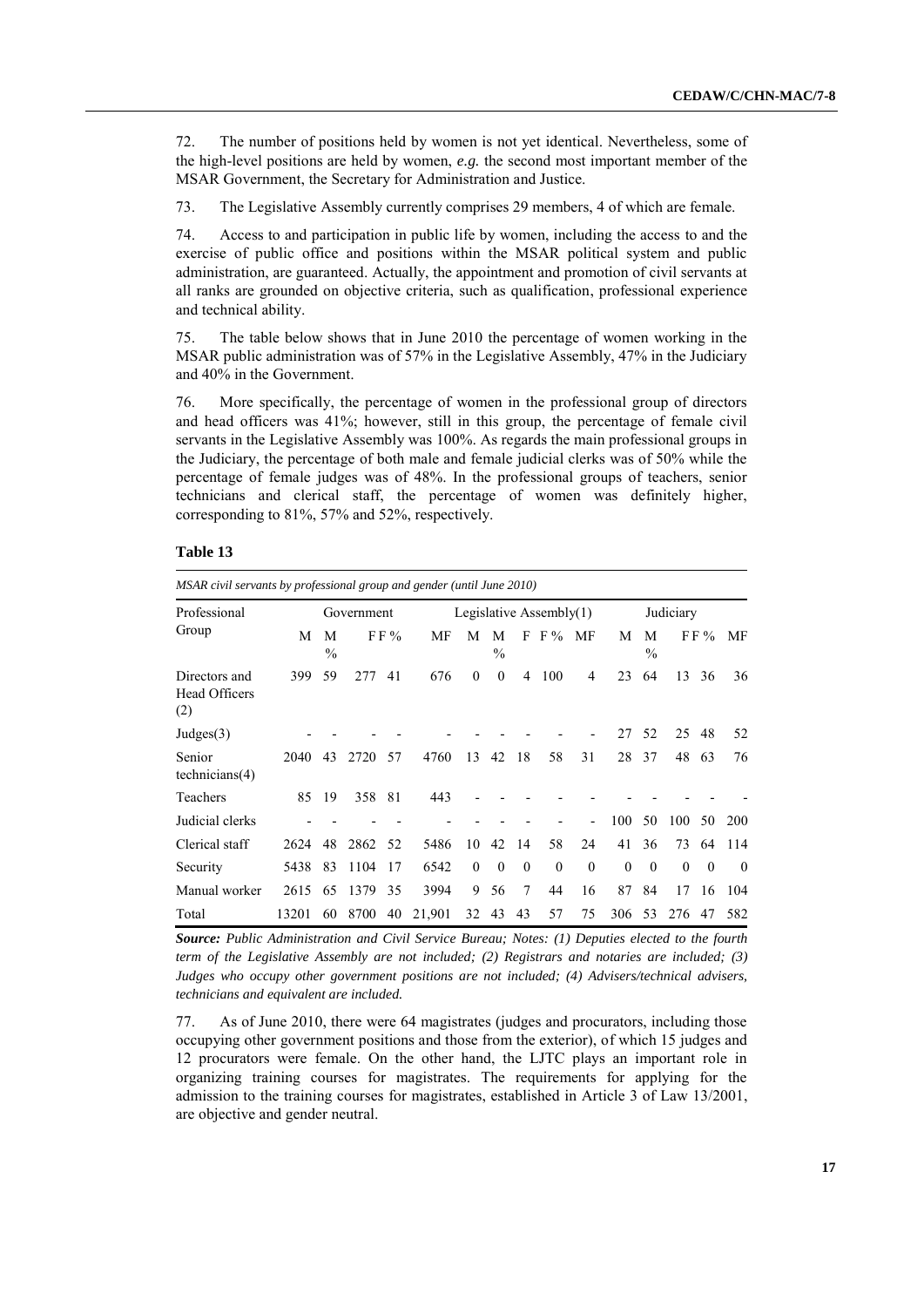78. Actually, figures show that in the  $1<sup>st</sup>$  and  $2<sup>nd</sup>$  training courses for the magistrates, held between 2002 and 2009, the number of female trainee magistrates, and consequently the number of magistrates appointed, was higher than that of male.

#### **Table 14**

| Training Courses for the Judicial and Procuratorates Magistracies |                              |   |    |              |                |                                   |   |      |  |  |
|-------------------------------------------------------------------|------------------------------|---|----|--------------|----------------|-----------------------------------|---|------|--|--|
|                                                                   | No. of magistrates appointed |   |    |              |                |                                   |   |      |  |  |
| Dates on which the                                                | No. of trainees              |   |    | Judges $(J)$ |                | <b>Public Prosecutors</b><br>(PP) |   | J/PP |  |  |
| courses were held                                                 | M                            | F | МF | М            | F              | М                                 | F | MF   |  |  |
| 29/5/2002 to 28/5/2004                                            | 3                            |   | 10 |              | 4              | 2                                 | 3 | 10   |  |  |
| 18/6/2007 to 17/6/2009                                            |                              | 5 | 6  |              | $\overline{4}$ | $\overline{\phantom{0}}$          |   | 6    |  |  |
| 29/6/2009 to 28/6/2011                                            | $\overline{4}$               | 5 | 9  |              | ۰              |                                   |   |      |  |  |

*Source: Legal and Judicial Training Centre* 

#### **Article 8 (Participation of women in international affairs)**

79. The information regarding this Article provided in the last report is still accurate.

## **Article 9 (Equality of rights in respect of nationality)**

80. There is nothing new to report in respect of this Article.

## **Article 10 (Equality of rights between men and women - education)**

81. As mentioned in the last report, gender equality is one of the key principles of the MSAR education system, to which women and men are guaranteed access on an equal footing. The right of everyone to education, which comprises equal opportunities in school access and school achievement, is legally guaranteed.

82. Law 9/2006 sets up the non-tertiary education system legal framework and imposes as general principles of the education system the right to education without discrimination and the obligation of the Government to develop appropriate mechanisms to promote effective equality of opportunities in education.

83. Compulsory, universal and free education to all is, on the basis of the principle of gender equality, being gradually implemented. More precisely, non-tertiary education is categorized into regular education (pre-primary, primary and secondary education) and continuing education and the former is compulsory (from 5 to 15 years old), universal and free. Starting from the academic year 2007/2008, free education was extended to senior secondary education; thus, the period of free education lasts for 15 years.

84. Furthermore, in 2010, the investment in non-tertiary education, tuition subsidies and free education for all school levels increased from 5% to 5.88%.

85. In reality, from the academic years 2003/2004 to 2008/2009, the net enrolment ratio of female students in primary and secondary education was generally higher than that of male students and the drop-out rate of females was lower than males (for more details, please refer to paragraph 31 of the 2010 update of China"s Core Document (HRI/CORE/CHN/2010 (MAC)). As for the academic year 2008/2009, the following table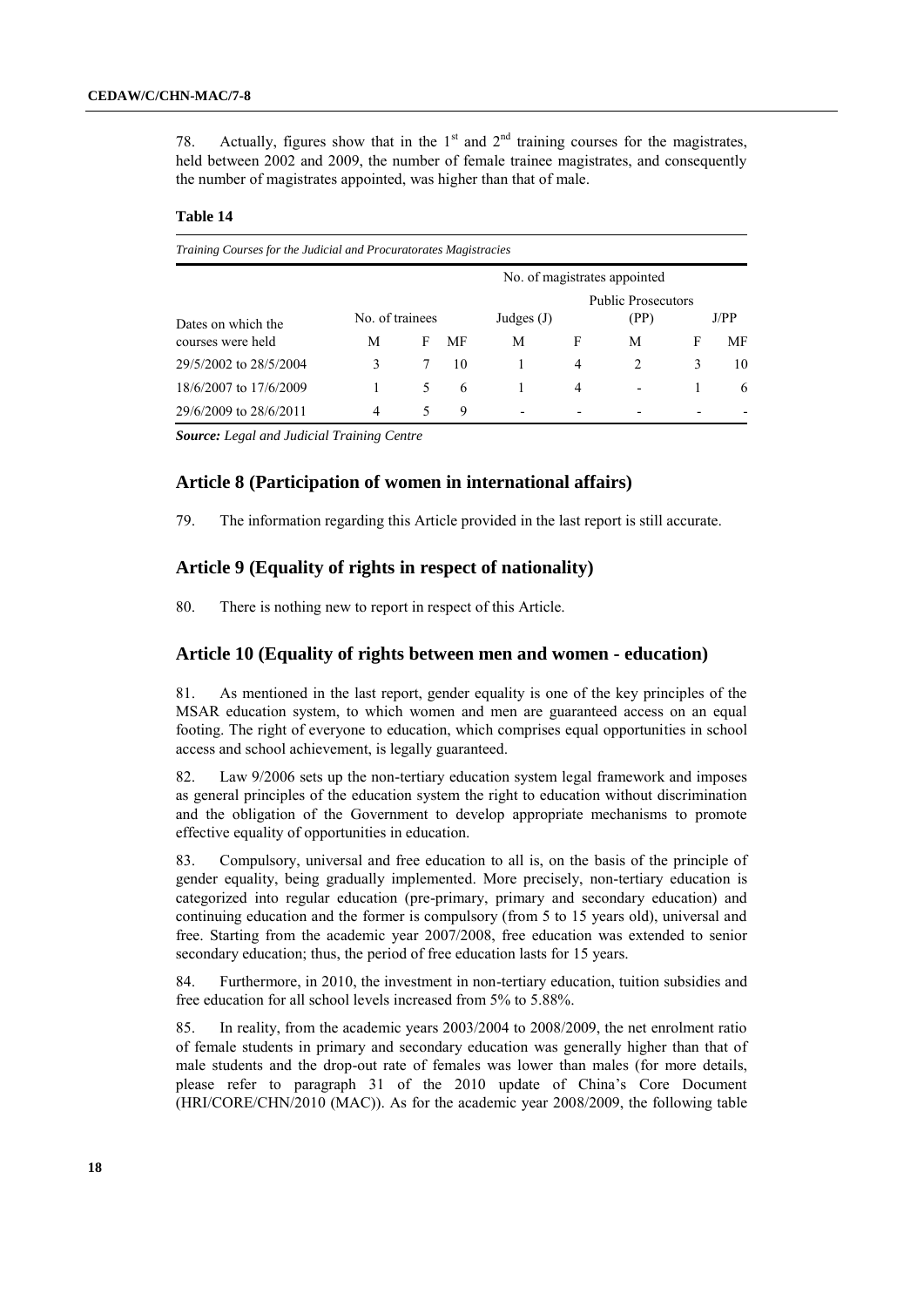displays the number of male and female students enrolled in and dropped out of regular education.

## **Table 15**

| No. of students enrolled in and dropped out of regular education in the academic year 2008/2009 |                       |       |       |    |                             |    |                     |               |    |  |
|-------------------------------------------------------------------------------------------------|-----------------------|-------|-------|----|-----------------------------|----|---------------------|---------------|----|--|
|                                                                                                 | Pre-primary education |       |       |    | Primary education           |    | Secondary education |               |    |  |
|                                                                                                 | M                     | F     | MF    | M  | F                           | MF | M                   |               | МF |  |
| Enrolled                                                                                        | 4.746                 | 4.381 | 9.127 |    | 14,495 12,988 27,483 19,934 |    |                     | 19,394 38,328 |    |  |
| Dropped out                                                                                     |                       |       |       | 37 | 10                          | 47 | 56.                 | 33            | 89 |  |
|                                                                                                 |                       |       |       |    |                             |    |                     |               |    |  |

*Source: Education and Youth Affairs Bureau*

86. In order to fully ensure equal opportunity on access to education, tuition fees, stationery allowances and food allowances are granted by the Government to students with financial difficulties. From the academic years 2003/2004 to 2009/2010, the numbers of person-times of granted stationery allowances were 48,333 (male) and 54,436 (female) respectively, totalling MOP 68,837,575 and MOP 79,251,050, respectively. The following table shows, over the same period, the number of male and female students that were granted tuition fee allowance, as well as the amount paid.

#### **Table 16**

| Tuition fee allowance |                         |            |                           |            |       |            |
|-----------------------|-------------------------|------------|---------------------------|------------|-------|------------|
| Academic year         | No. of male<br>students | <b>MOP</b> | No. of female<br>students | <b>MOP</b> | Total | <b>MOP</b> |
| 2003/2004             | 2,833                   | 11,598,445 | 3,852                     | 15,917,059 | 6,685 | 27,515,504 |
| 2004/2005             | 2,717                   | 19,644,890 | 3,645                     | 26,610,500 | 6,362 | 46,255,390 |
| 2005/2006             | 2,994                   | 21,110,850 | 3,891                     | 28,310,480 | 6,885 | 49,421,330 |
| 2006/2007             | 2,832                   | 15,118,245 | 3,569                     | 19,130,042 | 6,401 | 34,248,287 |
| 2007/2008(1)          | 276                     | 615,380    | 363                       | 11,185,97  | 639   | 1,733,977  |
| 2008/2009             | 149                     | 515,200    | 215                       | 860,922    | 364   | 1,376,122  |
| 2009/2010             | 87                      | 326,520    | 120                       | 434,110    | 207   | 760,630    |

*Source: Education and Youth Affairs Bureau; Note: (1) Starting from the academic year 2007/2008 it was implemented the 15-year free education.*

87. Moreover, education and referral services such as counselling and therapy are equally provided by Education and Youth Affairs Bureau (EYAB) to all students with special education needs, regardless of gender. The implementation of the measure "placing students of the same level in the same class", in both official and private schools, was stimulated. For more details on this issue, please consult Addendum 2 to China"s initial report on the Convention on the Rights of Persons with Disabilities (paragraphs 75 to 79). Likewise, female students who have suspended education due to pregnancy are provided with adequate support by schools during the period of suspension.

88. On the other hand, the development of continuing education will be fostered. The MSAR Government intends to invest MOP 500 million to finance the beginning of the implementation of the "Continuous Education Programme", aiming at effectively support the continuing education of MSAR residents aged over 15. It will also continue to increase the subsidy of recurrent education. Article 5 of Decree-Law 32/95/M establishes that recurrent primary education has it focus on the eradication of illiteracy.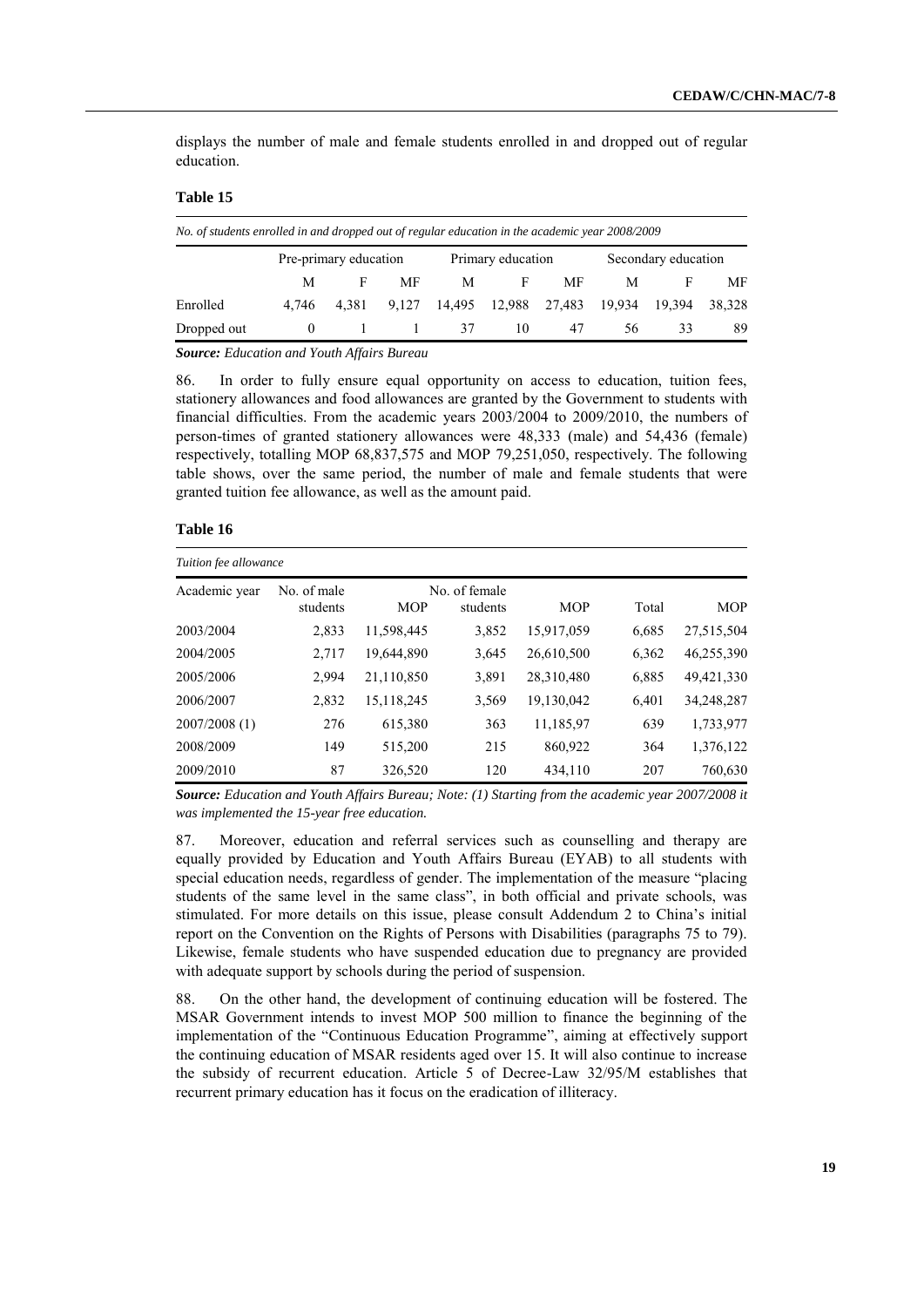89. In fact, in 2009, the literacy rate of female, irrespective of adults or youth, for the first time, is higher than that of male (please refer to paragraph 33 of the 2010 update of China"s Core Document (HRI/CORE/CHN/2010 (MAC)) for the relevant data).

90. The table below shows the number of male and female students that enrolled in the recurrent primary education, between the academic years 2003/2004 and 2009/2010.

#### **Table 17**

|        | Number of students in recurrent primary education |         |         |         |         |         |         |  |  |  |  |
|--------|---------------------------------------------------|---------|---------|---------|---------|---------|---------|--|--|--|--|
| Gender | 2003/04                                           | 2004/05 | 2005/06 | 2006/07 | 2007/08 | 2008/09 | 2009/10 |  |  |  |  |
| M      | 149                                               | 174     | 178     | 152     | 145     | 155     | 173     |  |  |  |  |
| F      | 142                                               | 85      | 81      | 89      | 98      | 95      | 89      |  |  |  |  |
| MF     | 291                                               | 259     | 259     | 241     | 243     | 250     | 262     |  |  |  |  |

*Source: Education and Youth Affairs Bureau*

91. As to general statistical information on tertiary education between academic years 2003/2004 and 2008/2009, please refer to the table below.

| Table 18 |  |
|----------|--|
|----------|--|

| <b>Tertiary Education</b> |           |         |         |         |         |         |         |
|---------------------------|-----------|---------|---------|---------|---------|---------|---------|
|                           |           | 2003/04 | 2004/05 | 2005/06 | 2006/07 | 2007/08 | 2008/09 |
| Students enrolled         | MF        | 14,526  | 14,874  | 16,722  | 18,484  | 19,925  | 22,156  |
|                           | M         | 6,566   | 6,505   | 7,287   | 8,015   | 8,632   | 9,651   |
|                           | F         | 7,960   | 8,369   | 9,435   | 10,469  | 11,293  | 12,505  |
|                           | $\%$ F    | 54.8    | 56.3    | 56.4    | 56.6    | 56.7    | 56.4    |
| No. of students as at the | <b>MF</b> | 13,680  | 13,967  | 15,927  | 17,462  | 18,743  | 20,917  |
| end of academic year      | M         | 6,159   | 6,038   | 6,890   | 7,510   | 8,093   | 9,037   |
|                           | F         | 7,521   | 7,929   | 9,037   | 9,952   | 10,650  | 11,880  |
| No. of graduates          | No.       | 2,743   | 3,265   | 3,698   | 3,941   | 4,559   | 4,932   |
|                           | $\%$ F    | 63.3    | 62.0    | 60.8    | 63.0    | 59.9    | 60.3    |

*Source: Statistic and Census Bureau, Education Surveys (of the above-mentioned years), published in years 2005 to 2010, respectively.*

92. To encourage outstanding students who have financial difficulties to continue tertiary education, the EYAB provides study grants, comprising student loans, scholarships, accommodation subsidies, travelling subsidies, *etc*. Between the academic years 2003/2004 and 2009/2010, there were 11,617 male person-times and 18,064 female person-times benefiting from these grants, amounting to MOP 262,702,788 and MOP 418,246,497, respectively.

93. As to the dissemination of the principles and rights enshrined in the Convention, youth centres under the EYAB have, since 2003, organized activities, such as programmes, courses, workshops and seminars, on equal opportunities, sexual education and prevention of violence, targeted at educators, school counsellors, school medical staff, students and parents. Schools have to provide at least one of the three disciplines among moral education, civic education and religious education. Schools can use free curriculum outline and supplementary teaching materials elaborated by EYAB. And those mentioned outlines and materials for primary, junior and senior secondary education have arranged adequate gender issues for different age groups (*e.g.* understand your identity, gender relationship,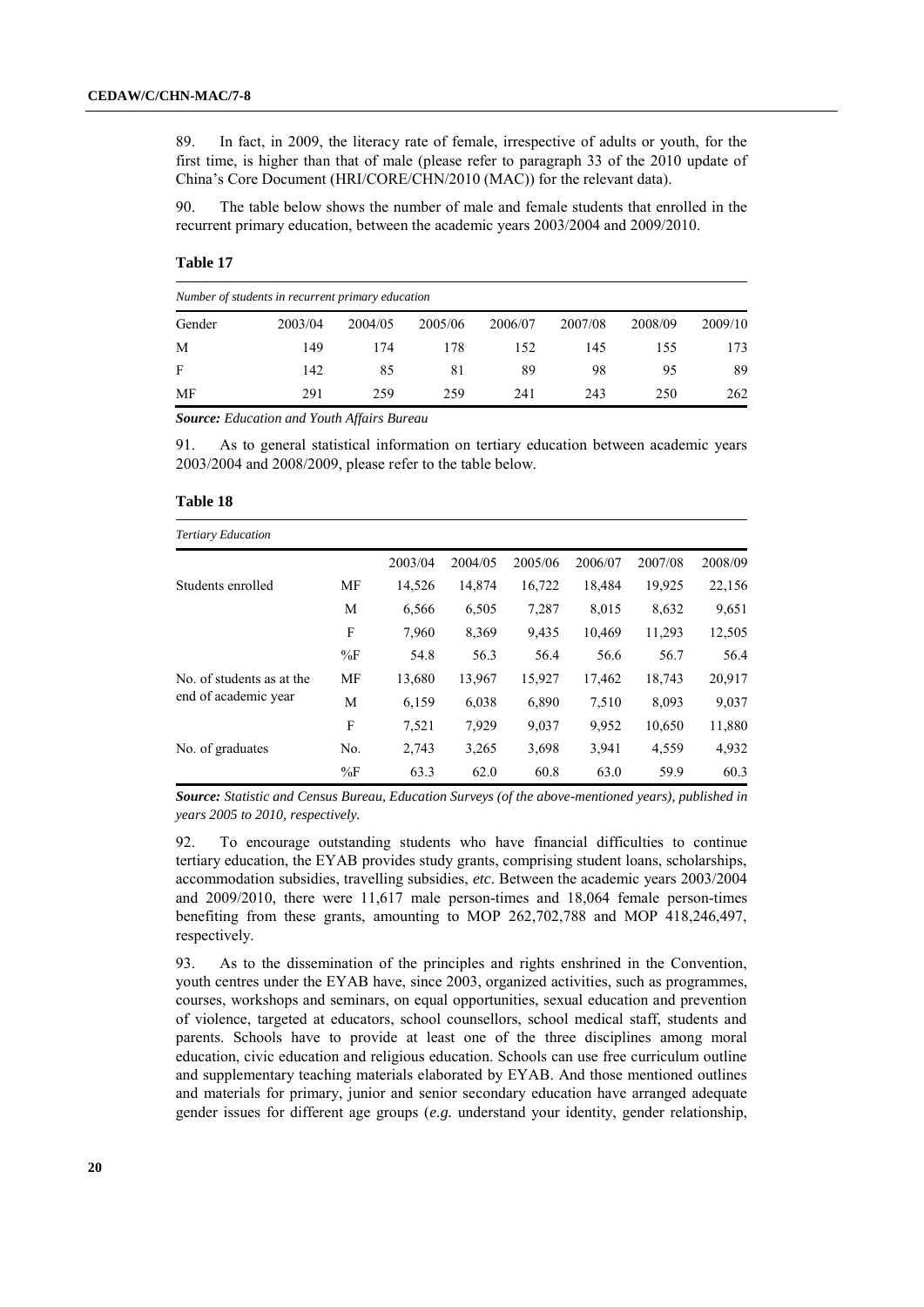sexual education and family education, *etc*.). If a school decides to provide religious education, then it has to address content in programme for moral and civic dimensions, while gender issue is one of the critical issues for moral education or civic education. A moral education centre was set up under the supervision of the EYAB, which carries out work in respect of life education, money values, gender relationship, sense of responsibility and patriotism, and meanwhile engages in developing teaching materials for moral and civic education, the auxiliary teaching materials for sex education, as well as other teaching resources. This centre also sets up training and activities for parents, students, social workers, counsellors and educational workers.

### **Article 11 (Equality of rights between men and women - work)**

94. Please also refer to the previous report and to the economic indicators contained in paragraph 34 *et seq.* of the 2010 update of China"s Core Document (HRI/CORE/CHN/2010 (MAC)).

95. As regards gender equality in work, Decree-Law 52/95/M on the Legal Framework on Equal Opportunities and Equal Treatment and Law 4/98/M on the Legal Framework on Employment and Labour Rights remain in force. In addition, a considerable number of relevant international treaties regarding equal rights between men and women at work are applicable in the MSAR (for the complete list, see paragraph 73 *et seq.* of the 2010 update of China"s Core Document (HRI/CORE/CHN/2010 (MAC)).

96. As to labour relations in the public sector, they are still governed by the Statute of the Public Administration Workers, which in recent years has been the object of several modifications, such as the new laws on the performance appraisal of civil servants (Law 8/2004 and Administrative Regulation 31/2004). These new laws, aimed at contributing to the improvement of their job performance and quality, enhancing management skills and creating more incentives, observe the principles of fairness, equality, impartiality and due process.

97. As regards labour relations in the private sector, as mentioned above, Law 7/2008 superseded Decree-Law 24/89/M. This new legal framework, based on the fundamental principles of equality and non discrimination, good faith and privacy of private life, has broadened the legal rights and work conditions of women workers, in particular, in what relates to maternity.

98. As referred in paragraph 43 of this report, the length of maternity leave was extended from 35 days to 56 days. It should also be said that in case the employer unilaterally terminates the contract with a worker, without just cause, during pregnancy and until 3 months after birth, the dismissed employee may obtain compensation corresponding to 56 days of the basic remuneration, without prejudice to any other compensation she is entitled to.

99. The Labour Affairs Bureau (LAB) is the main government body responsible for the implementation and execution of labour policies in the private sector. From 2003 till June 2010, the LAB received 39 complaints related to discrimination at work; all regarding dismissal of female workers during pregnancy. Out of the 39 complaints, 34 were dealt with (19 cases resulted in withdrawals of complaints after compensation from employers; 2 cases were sent to the court; 1 case was resolved administratively by the LAB, with the application of a fine; and 12 complaints were filed by reasons of being unfounded) while 5 are under investigation.

100. As noted, labour laws expressly determine the principle of equal remuneration for work of equal value (Article 6 of Law 7/2008 and Article 10 (3) of Law 14/2009, respectively). Nevertheless, in practice, there are still gaps between male and female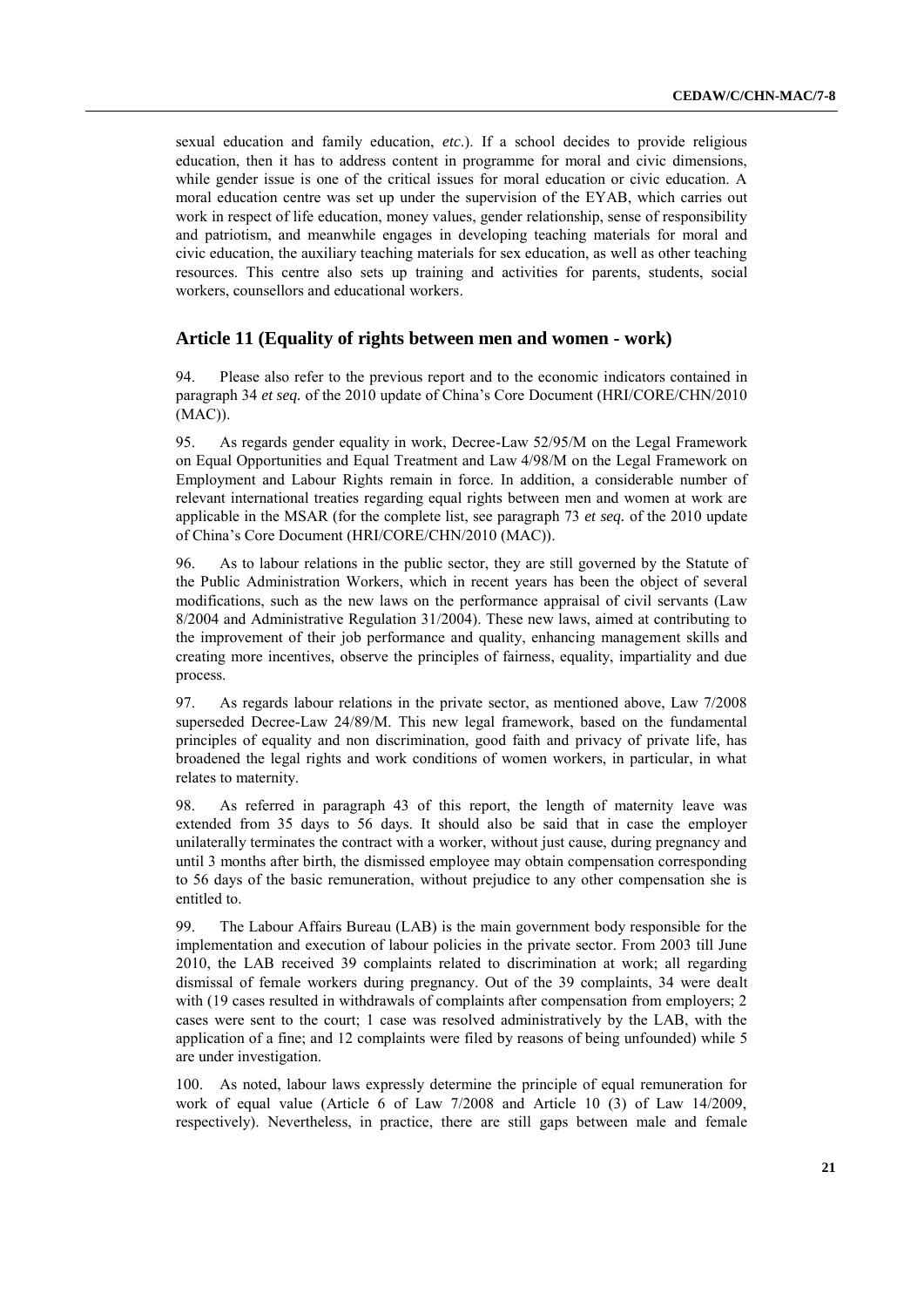earnings in the private sector, with more incidence in some economic activities and unskilled jobs. The following table refers to the median monthly employment earnings.

### **Table 19**

|               | Median monthly employment earnings (MOP) |         |         |         |         |         |  |  |  |  |  |
|---------------|------------------------------------------|---------|---------|---------|---------|---------|--|--|--|--|--|
| Gender        | 2004                                     | 2005    | 2006    | 2007    | 2008    | 2009    |  |  |  |  |  |
| Global        | 5167                                     | 5773    | 6701    | 7800    | 8000    | 8500    |  |  |  |  |  |
| M             | 5979                                     | 6820    | 7713    | 8800    | 9500    | 10000   |  |  |  |  |  |
| F             | 4210                                     | 4569    | 5194    | 6300    | 7000    | 7100    |  |  |  |  |  |
| Gap $M/F$     | $-1769$                                  | $-2251$ | $-2519$ | $-2500$ | $-2500$ | $-2900$ |  |  |  |  |  |
| $\frac{0}{0}$ | 70.4%                                    | 67.0%   | 67.3%   | 71.6%   | 73.7%   | 71.0%   |  |  |  |  |  |

*Source: Statistic and Census Bureau*

101. Since the employed population of the gaming sector corresponds to 20% of the overall employed population in the MSAR, it is worthwhile to note the decrease in the average earning gap between male and female workers in this sector, as shown in the table below.

#### **Table 20**

|           | Average wage in the gaming sector $(MOP)$ |          |          |          |          |          |  |  |  |  |  |
|-----------|-------------------------------------------|----------|----------|----------|----------|----------|--|--|--|--|--|
| Gender    | 2004                                      | 2005     | 2006     | 2007     | 2008     | 2009     |  |  |  |  |  |
| M         | 11,422                                    | 12,171   | 15,026   | 15,628   | 16,335   | 15,780   |  |  |  |  |  |
| F         | 9.951                                     | 10,289   | 12,948   | 14,211   | 14,982   | 14,490   |  |  |  |  |  |
| Gap $M/F$ | $-1,471$                                  | $-1,882$ | $-2,078$ | $-1.417$ | $-1,353$ | $-1,290$ |  |  |  |  |  |
| $\%$      | 87.1                                      | 84.5     | 86.2     | 90.9     | 91.7     | 91.8     |  |  |  |  |  |

*Source: Labour Affairs Bureau*

102. The Committee in its Concluding Comments expressed its concern at the absence of legislation to address sexual harassment in the workplace (paragraph 45) and urged the Government of the MSAR to specifically include sexual harassment in the workplace in its legislation and to report on the implementation of such provisions in its next periodic report (last sentence of paragraph 46).

103. In this regard, it is important to clarify that Article 171(1)(b) of the CCM, which determines aggravations in relation to the crime of sexual coercion provided for in Article 158 of the CCM, covers conducts of sexual harassment in the workplace. Such circumstances in aggravation explicitly consist of taking advantage of a hierarchical, economic or employment relationship and, based on such relationship, to compel the victim to suffer or practise relevant sexual acts with the offender or with a third person. The corresponding penalties" maximum and minimum limits of 2 and 8 years of imprisonment are aggravated by one third or even by one half in case of pregnancy, serious offence to physical integrity, acquired immunodeficiency syndrome (AIDS) contamination, suicide or death of the victim. The offender may also incur in disciplinary and civil actions.

104. On the other hand, offences against an employee"s physical integrity, freedom, honour or dignity are considered as a just cause for the employee to rescind the contract, with the right to receive compensation.

105. In addition, and without prejudice to judicial remedies, there are several mechanisms to promote, protect and monitor equality and non-discrimination. Individuals may submit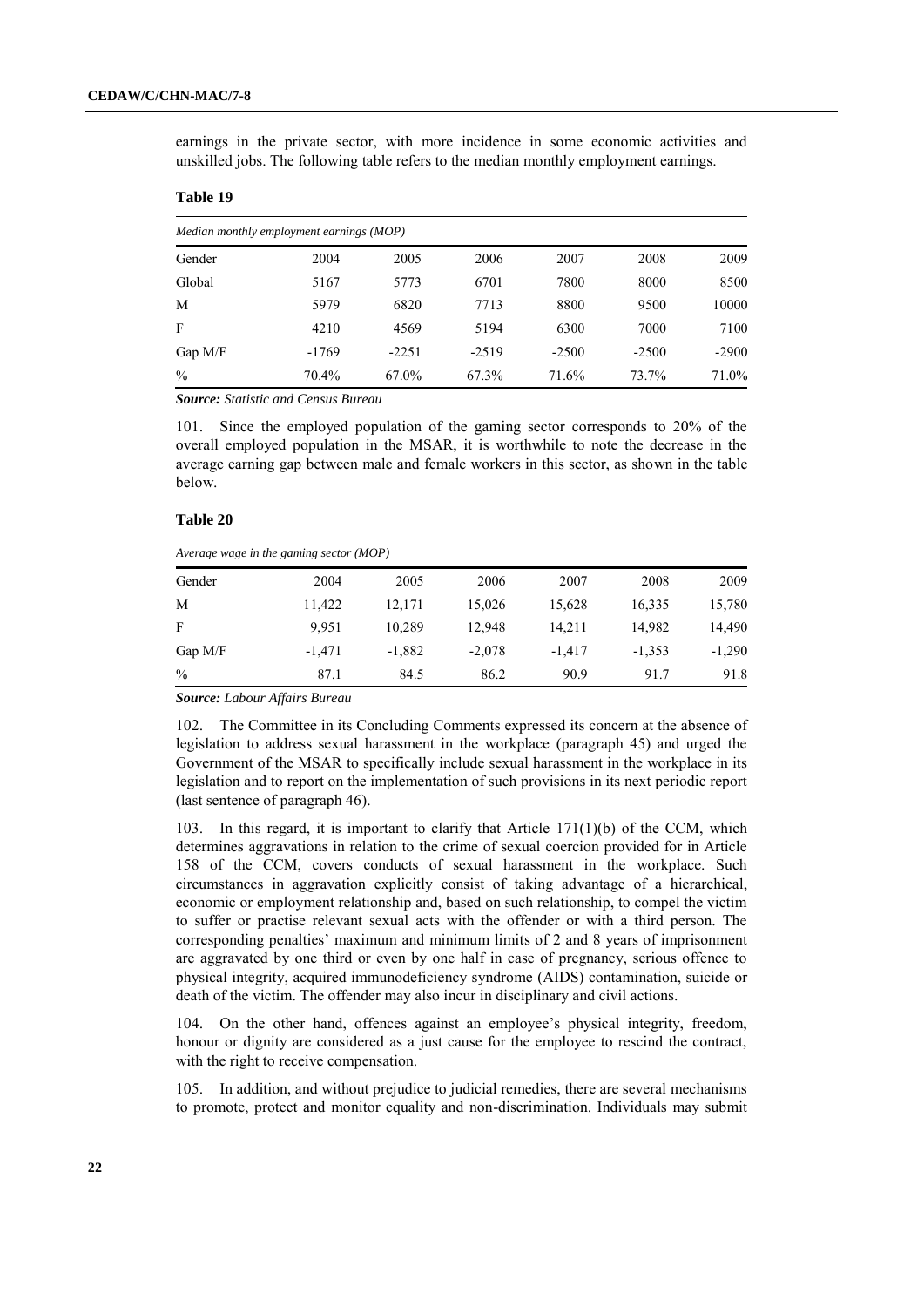direct petitions to the Legislative Assembly and applications, complaints to any administrative authority, including the Commission against Corruption (CAC). The safeguarding of fundamental rights is thus ensured through quasi*-*judicial and non-judicial remedies (for more details on the legal framework for the protection of human rights in the Macao SAR, please refer to paragraphs 197 to 212 of Part III of China"s Core Document (HRI/CORE/1/Add.21/Rev.2) as well as to paragraph 78 *et seq.* of its 2010 update).

106. Therefore, any worker is entitled to lodge complaints, including on sexual harassment, with the LAB. Yet, no such complaint was filed during the period covered by this report.

107. Another novelty since the last report was the enhancement of the regime of social security benefits (e.g. old-age pension and invalidity, unemployment, illness, birth, marriage and funeral subsidies), which had already been extended to self-employed persons in 2002 and was broadened as to cover all holders of Macao resident card with more than 18 years of age (instead of only private sector workers), with the entry into force of Law 4/2010 on the Social Security Scheme.

108. The old-age pension and the invalidity subsidies were adjusted in 2008, both in the amount of MOP 1,700 per month at present. To allow earlier access to the old-age pension, persons with 60 years old or above may apply for its partial anticipation. They are entitled to the full amount when they reach the age of 80 (Law 4/2010).

109. The unemployment and illness subsidies were fixed at MOP 70 per day and MOP 70 (with hospitalization) or MOP 55 per day (without hospitalization) in 2010 (Order of the Chief Executive 374/2010).

110. On the issue of disabilities resulting from a workplace injury, pursuant to Decree-Law 40/95/M on the legal framework on the compensation for accidents at work and occupational diseases, employees who are injured due to occupational accidents and thus become permanently incapable are entitled to a compensation corresponding to the degree of diminution of capacity to work.

111. Also, a disability pension is available to those who have completely lost their capacity to work on a long-term basis, given that he/she is a resident aged 18 or above, living in the MSAR for at least 7 years and has contributed to the Social Security Fund for at least 36 months. The amount of such pension has been increased from time to time in the past years, at present being MOP 1,700 per month.

112. In cooperation with different departments, the MSAR Government has been, by means of awareness campaigns, disseminating to the general public the principle of equal remuneration for men and women for work of equal value so as to prevent discriminatory situations at the workplace. Specially, women workers' rights provided in the new law, in particular, changes in relation to pregnancy and maternity, were widely promoted through posters, TV advertisements, banners, *etc.* to raise awareness of the rights of women workers. Furthermore, several seminars on the labour relations law targeted at the public, chambers of commerce, labour associations and enterprises were held.

113. Technical and vocational training to create new job-opportunities and requalification of workers, regardless of gender, are organized and/or co-organized by the LAB. It should be noted that there is no training programme launched specifically for women, yet, some of them are more popular among women, hence, as shown in the table below, the number of females are much higher than that of males as regards some training programmes, e.g*.* the "Employment Assistance Training Programme for Middle-Aged Persons" (aged 35 years or above), which offers a number of courses to improve the skills of middle-aged workers and to re-qualify them in accordance with market needs. Between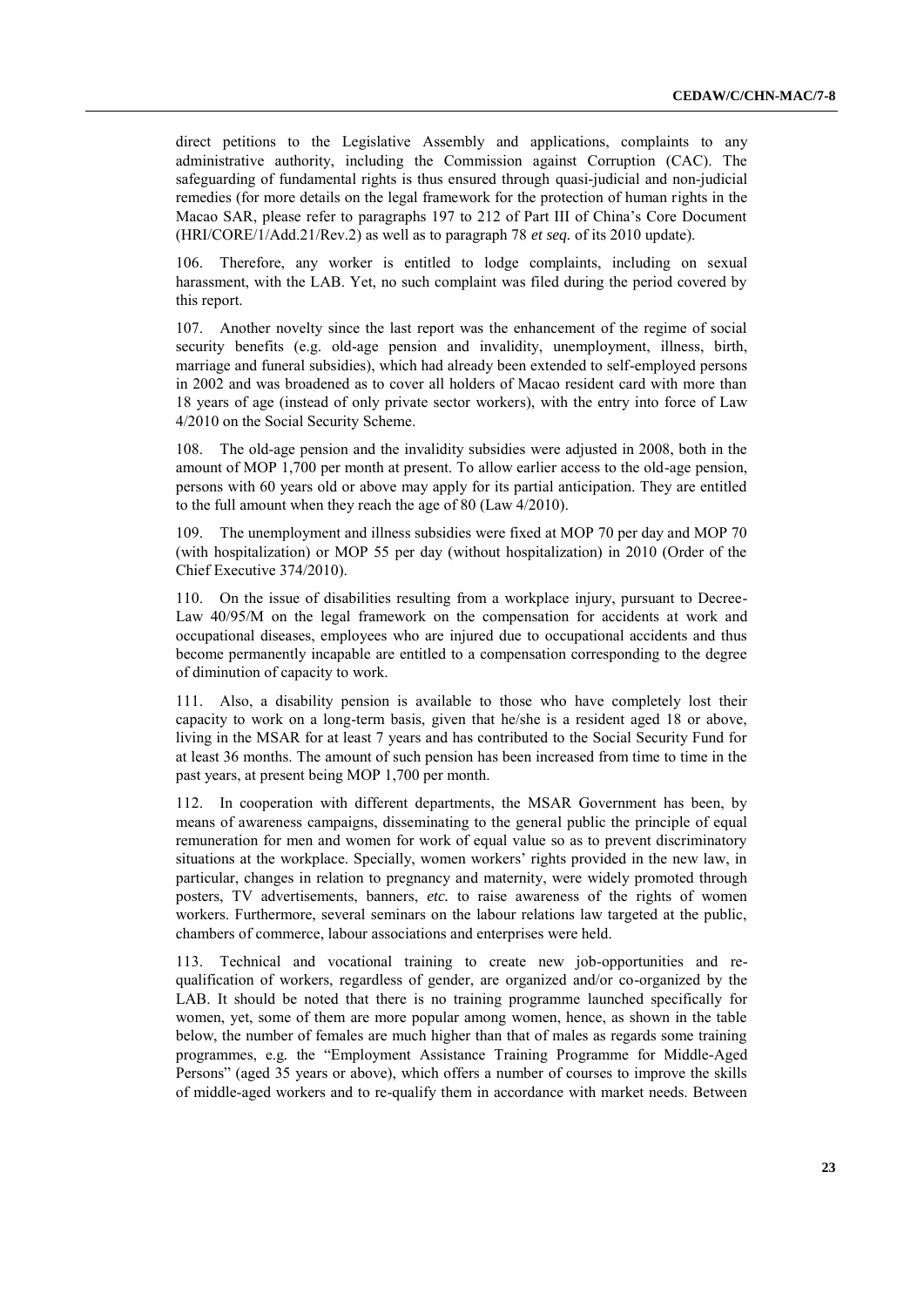2003 and June 2010, generally, there was a growing trend in the participation of female workers in training programmes.

#### **Table 21**

| Programme/Training                               | G              | 2003     | 2004     | 2005                     | 2006 | 2007 | 2008 | 2009 | 2010<br>$({\rm Jun})$ |
|--------------------------------------------------|----------------|----------|----------|--------------------------|------|------|------|------|-----------------------|
| Apprentice Training                              | М              | 180      | 180      | 185                      | 188  | 191  | 195  | 168  | 135                   |
|                                                  | F              | $\theta$ | $\theta$ | $\mathbf{0}$             | 3    | 6    | 6    | 1    | $\theta$              |
| Vocational Qualification<br>Training             | М              | 225      | 172      | 149                      | 133  | 86   | 30   | 36   | 35                    |
|                                                  | F              | $\theta$ | 25       | 63                       | 47   | 54   | 50   | 44   | 45                    |
| <b>Enhancement Training</b>                      | М              | 535      | 956      | 2039                     | 2094 | 1434 | 1723 | 2226 | 1183                  |
|                                                  | F              | 235      | 458      | 2689                     | 3119 | 1077 | 1331 | 2313 | 893                   |
| Re-training Programme                            | М              | 173      | 175      | 118                      | 70   | 12   | 6    | 7    | 10                    |
|                                                  | F              | 520      | 365      | 143                      | 122  | 68   | 4    | 23   | 20                    |
| <b>Employment Assistance</b>                     | М              |          |          |                          | 205  | 534  | 710  | 876  | 600                   |
| Training Programme for<br>Middle-Aged Persons(1) | $\overline{F}$ |          |          | $\overline{\phantom{0}}$ | 2568 | 5258 | 6582 | 6737 | 3513                  |
| Secondary Skills                                 | М              |          |          |                          |      | 904  | 1319 | 1284 | 819                   |
| Training Programme(2)                            | F              |          |          |                          |      | 587  | 594  | 712  | 350                   |

*Source: Labour Affairs Bureau; Note: (1) Started in 2006; (2) started in 2007.*

#### **Table 22**

| Re-defining professional qualification training courses for civil servants |       |       |      |      |      |      |       |                       |
|----------------------------------------------------------------------------|-------|-------|------|------|------|------|-------|-----------------------|
| Trainees'<br>Gender                                                        | 2003  | 2004  | 2005 | 2006 | 2007 | 2008 | 2009  | 2010<br>$({\rm Jun})$ |
| M                                                                          | 5642  | 6918  | 4341 | 2605 | 3292 | 5035 | 5273  | 1362                  |
| F                                                                          | 5606  | 4610  | 3301 | 3359 | 3466 | 4808 | 4879  | 1132                  |
| MF                                                                         | 11248 | 11528 | 7642 | 5964 | 6758 | 9843 | 10152 | 2494                  |

*Source: Public Administration and Civil Service Bureau; Note: Training areas include special training, language training and professional technical training.*

## **Article 12 (Equality of rights between men and women – health care)**

114. As mentioned in the previous report, Decree-Law 24/86/M, as amended, regulates the access of all Macao residents to health care services.

115. The MSAR health system offers specific health services to women, such as family planning programmes and free primary health care services as well as medication and devices used in family planning. The family planning programme comprises routine health check ups, gynaecological consultations, pap smears screening, pre-marital and genetic issues counselling, birth control methods, breastfeeding, treatment of infertility and prevention of genetic and sexually transmitted diseases (STDs). In addition, a study to appraise the feasibility of providing vaccine against cervical cancer to all women will be conducted. The table below shows the number of women who resorted to the gynaecological consultations in health centres between 2003 and June 2010.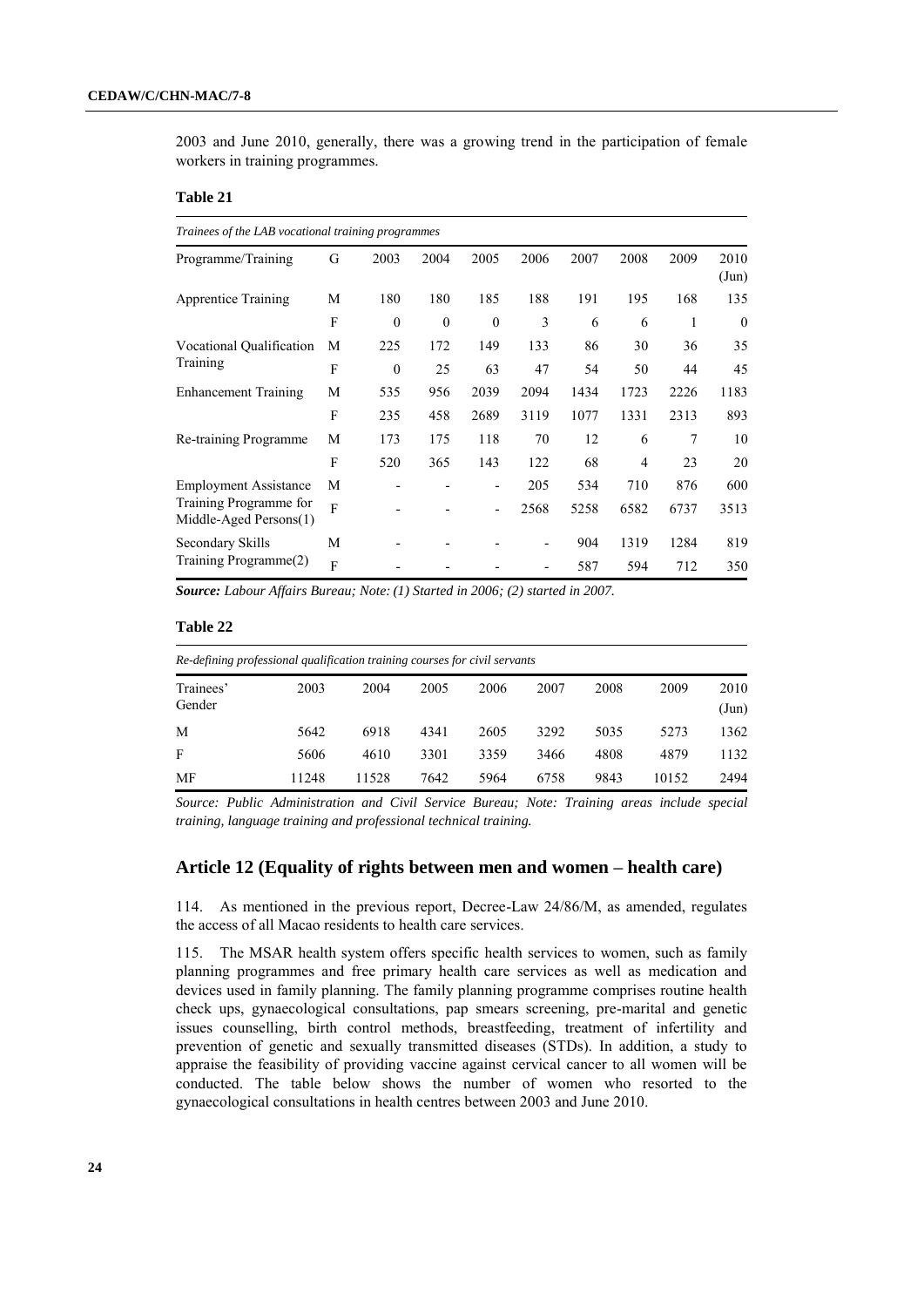| Gynaecological out-patient consultations in health centres |        |        |        |        |        |        |        |               |  |  |
|------------------------------------------------------------|--------|--------|--------|--------|--------|--------|--------|---------------|--|--|
| Age group                                                  | 2003   | 2004   | 2005   | 2006   | 2007   | 2008   | 2009   | 2010          |  |  |
|                                                            |        |        |        |        |        |        |        | $({\rm Jun})$ |  |  |
| < 20                                                       | 374    | 403    | 344    | 350    | 341    | 360    | 392    | 170           |  |  |
| $20 - 24$                                                  | 844    | 1,058  | 1,108  | 1,123  | 1,214  | 1,497  | 1,811  | 741           |  |  |
| $25 - 29$                                                  | 1.961  | 2,481  | 2,393  | 2,632  | 2,412  | 2,686  | 3,141  | 1,480         |  |  |
| $30 - 34$                                                  | 4.803  | 5,898  | 5,448  | 4,848  | 4,302  | 3,966  | 4,266  | 1,802         |  |  |
| $35 - 39$                                                  | 6,706  | 7,988  | 7.313  | 6,642  | 6,232  | 6,008  | 6,056  | 2,578         |  |  |
| > 39                                                       | 19,178 | 26,608 | 26,514 | 25,160 | 26,123 | 26,853 | 29,584 | 13,837        |  |  |
| Total                                                      | 33,866 | 44,436 | 43,120 | 40,755 | 40,624 | 41,370 | 45,250 | 20,608        |  |  |

#### **Table 23**

*Source: Health Bureau*

116. Moreover, the HB provides a programme for maternity that includes general and specialized care services. Health centres and the Obstetric Department of the public hospital jointly offer a comprehensive programme for prenatal and postpartum check ups and screenings. Pre-natal health care includes physical examinations, hemogram, obstetric ultrasounds as well as the screening for Down Syndrome, for congenital hypothyroidism, phenylketonuria (PKU), congenital adrenocorticotrophic hyper function (CAT) as well as for glucose-6-phosphate dehydrogenase deficiency. From 2003 till June 2010, there were severally 12,002, 13,963, 17,602, 18,719, 21,476, 23,102, 25,464 and 11,426 female resorted to pre-natal care out-patient consultations.

During the pre-natal check up, one of the required blood tests is HIV testing. The HIV testing service was extended to private clinics in 2005, contributing to the increase in the number of pregnant women being tested in subsequent years, from 1,649 in 2003 to 5,967 in 2009. During the period covered by the report, out of the 32,943 pregnant women tested, only one HIV case was found in 2004. In case a pregnant woman is found infected of HIV, chemical prophylaxis measures will be provided to her to prevent vertical transmission to safeguard the baby"s health.

118. On the other hand, in order to control HIV transmission among sex workers, the HB has been conducting HIV testing and counselling service to all workers engaged in the entertainment industry. Information on STDs, including HIV, and leaflets (in various foreign languages), condoms and lubricants are distributed freely.

119. Furthermore, since 2009, the HB has been providing outreach services targeting sex workers based in hotels, guesthouses, private homes and streets and has built partnerships with hotels and guesthouses to promote prevention of HIV and other STDs at their settings, in particular through subsidized women"s NGOs. In 2009, 304 outreach visits were conducted and 5,108 times of services were provided to female sex workers while from January to June 2010 there were 194 outreach visits and 2,116 times of services.

120. In this regard, a joint research on "Female Sex Workers and Entertainers in Macao: Health Behaviour Assessment, Education and Prevention", conducted by the HB and the Hong Kong Chinese University in 2007, contributed to develop target-oriented polices. Similarly, it is also worth mentioning that a surveillance programme on "Non-establishment Based Sex Workers and STDs and AIDS Behavioural Serum" was carried out from January to June 2010. Under the programme, 152 women received services, most of which were the rapid tests of syphilis and HIV.

121. In respect of female prisoners, either general or specialized health care is provided. Also, the HB appoints psychiatrists to visit the Macao Prison Establishment on regular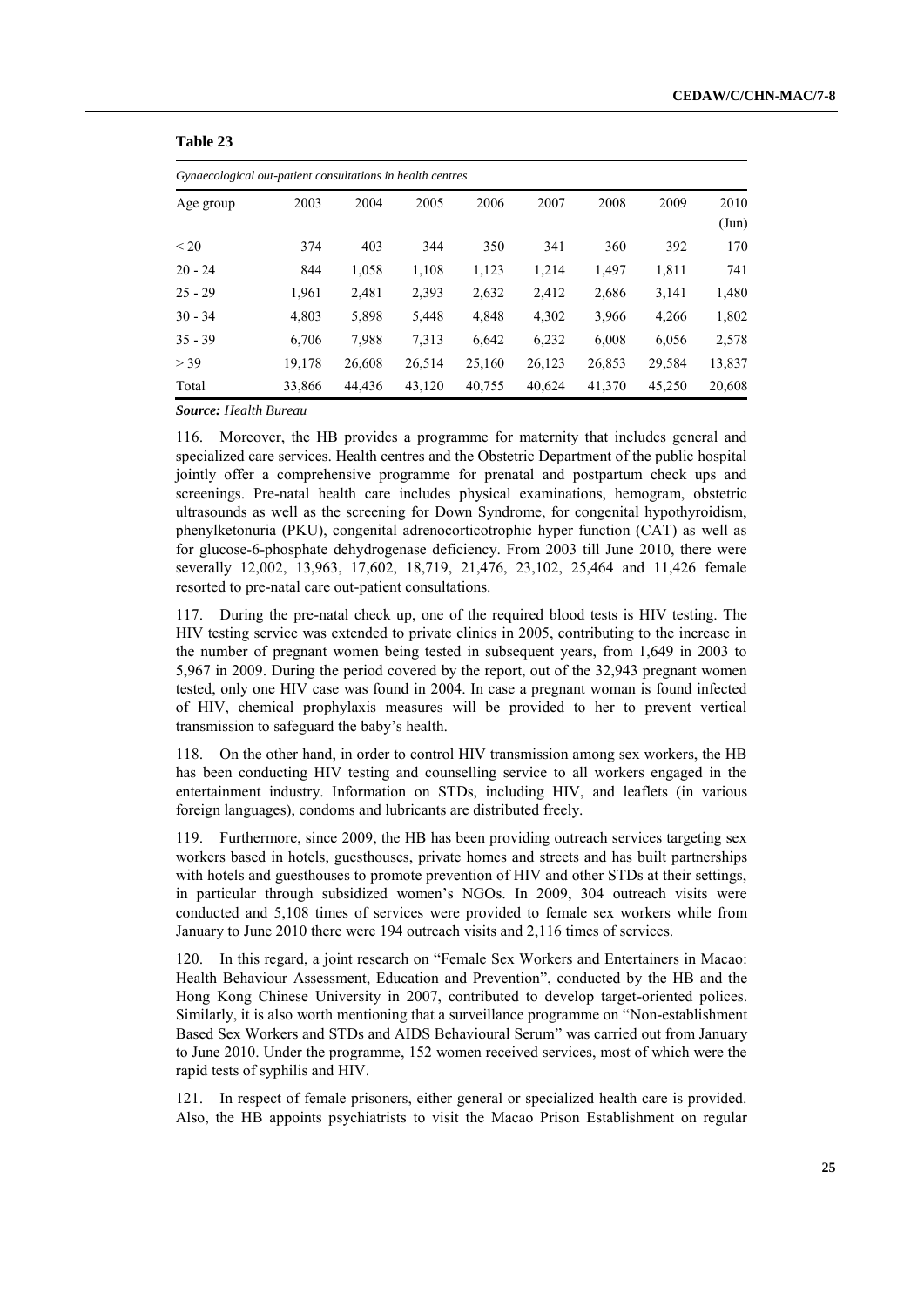basis to provide psychiatric service to all prisoners in need. Female prisoners have access to same health care as other women in the MSAR. For instance, prenatal and postpartum check ups and screenings are provided for pregnant prisoners. When necessary, prisoners are referred to hospital. Moreover, medication and medical goods, e.g. spatulas, sterile, cottons, bandages, powdered milk, diapers, *etc.*, are available. Between 2003 and June 2010, there were 4258 times of referral of female prisoners to the HB for consultation, 187 being prenatal, postnatal and baby care services.

122. In what concern deliveries, in 2009, the public hospital (Centro Hospitalar Conde de S. Januário) and Kiang Wu Hospital together had 5 pre-delivery rooms and 7 delivery rooms, providing 11 and 13 hospital beds respectively. A total of 4772 deliveries were registered, of which 2845 (59.6%) were eutocia. Among 1927 dystocia deliveries, 93.1% were delivered by caesarean section, 4.8% by ventouse, 2.0% by forceps and 0.2% by breech delivery.

123. With regard to health care for older women, in response to the need of the ageing population, new medical services and techniques will be introduced, a geriatrics specialty department will be opened and the health care for the elderly will be improved. Actually, tele-assistance emergency service has been newly set up for those who are in need of special care and the elderly (Order of the Chief Executive 279/2009). This service includes calling ambulance, contacting families or main persons and hotlines as to provide regular care reminders or social contacts. The number of users in 2009 accounted for 650 and the respective funding was MOP 1,818,990.

124. During the past years, health care professionals, doctors and nurses have participated in different training activities (*e.g.* courses, visits and practice in Hong Kong SAR hospitals and lectures) related to women health care. Gynaecology oncology reconstructive surgery, maternity and neonatal care concepts and techniques, breast-feeding and development and trend of breast cancer are examples of the covered topics.

## **Article 13 (Equality of rights between men and women - other areas of economic and social life)**

125. In respect of equal right between men and women in economic and social life, information provided in the previous report remains valid.

126. Everyone has, according to law, equal right and legal capacity with regard to access to family benefits, bank loans, mortgages and other forms of financial credit.

127. Full participation in all aspects of cultural life and sports is also guaranteed to everyone. In the MSAR, there has always been a large number of associations of different nature, including cultural and sports associations, which underline the great relevance of civic associations as one of the most common manifestations of civil society amongst the residents of the MSAR. As of 31 December 2009, there were 834 cultural associations and 1,009 sports associations registered at the Identification Bureau.

128. Furthermore, the Government offers from time to time a diverse range of high standard non-profit oriented cultural events and activities, including concerts, recitals, classical ballet, contemporary dance, musical, drama, experimental theatre, cinema, seminars, workshops, literary competitions and multi-media shows.

129. In terms of sports, the MSAR Government has always placed strong emphasis on the development of physical culture. The "Sports for All" strategy, based on an antidiscrimination sports policy and on the encouragement of professional sport is carried out by the Macao Sport Development Board (MSDB) either individually, or together with other government departments or local sports NGOs. Hence, since 2003, the MSDB, in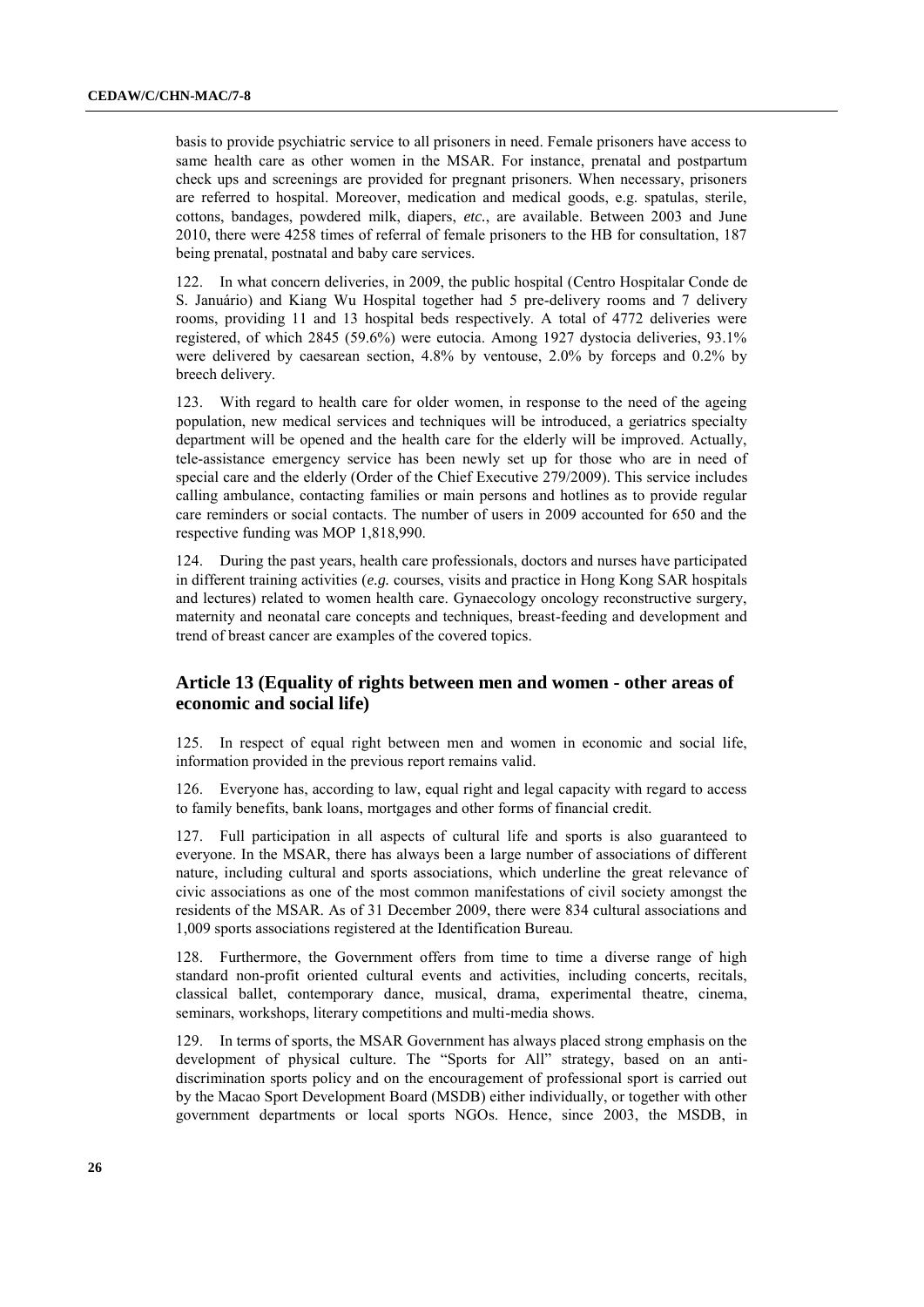partnership with the WGAM, holds the Women's Sports Festival annually*,* aimed at encouraging women to engage in recreational and sports events and enjoy teamwork and fun of sports. The number of participant has been increasing, being 4000, 4388, 4698, 4350, 4413, 4833, 5080 and 5654 severally between 2003 and 2010. In addition, the Sport-for-all Fitness & Recreational Classes also cater for women with special classes free of charge designed according to mainstream preferences and their specific needs (e.g. yoga, aerobic dance and line dance).

130. Furthermore, it is worth mentioning that athletes with high-level of performance in international sports competitions (more than 543 competitions)**,** including the Asian Games, are awarded, on an equal basis, irrespective of gender, by the MSDB with bonuses and certificates of merit. In 2009, out of the 45,124 athletes registered at sports associations, 21,883 were female, and among them, 85 person-times were awarded bonuses and 228 person-times were awarded certificates.

#### **Article 14 (Rural women)**

131. The MSAR has no rural area.

## **Article 15 (Equal treatment with regard to legal capacity and choice of domicile)**

132. There is nothing new to report in relation to this Article.

133. Indeed, all natural persons, due to the simple fact of being persons, have legal personality and enjoy legal capacity. Legal personality is acquired at full birth, with life and only ceases with death. No person can waive, in whole or in part, his/her legal personality or capacity. There is no gender-based restriction. Restrictions to capacity are expressly prescribed by law and based on objective facts. More precisely, apart from minors, only persons who are incapable of managing themselves or their property by reasons of illness/impairment may be judicially declared as 'unable' or as 'interdicted' and are legally treated as minors.

## **Article 16 (Equality of rights between men and women in all matters relating to marriage and family relations)**

134. The information pertinent to this Article provided in the last report is still accurate.

135. As far as family protection is concerned, the MSAR Government has special responsibilities vis-à-vis families by creating necessary conditions and promoting quality of family life and moral and material well-being of families and their members. In this connection, the MSAR Government, either by itself or in collaboration with NGOs, has created family support centres, such as family service centres and day care centres, and developed mechanisms to help families in special situations (e.g*.* single-parent families, low income families) or who are at risk, in need or vulnerable, in particular those arising from marital or family break ups, and domestic violence, especially when children are involved. Such support includes economic assistance, marriage counselling, family education and free meals. In order to satisfy the demand for child care services, the number of places in nurseries increased by more than 300 in 2010. And the MSAR Government intends to establish 6 more nurseries in the Macao peninsula and on the islands with the capacity for around 800 children.